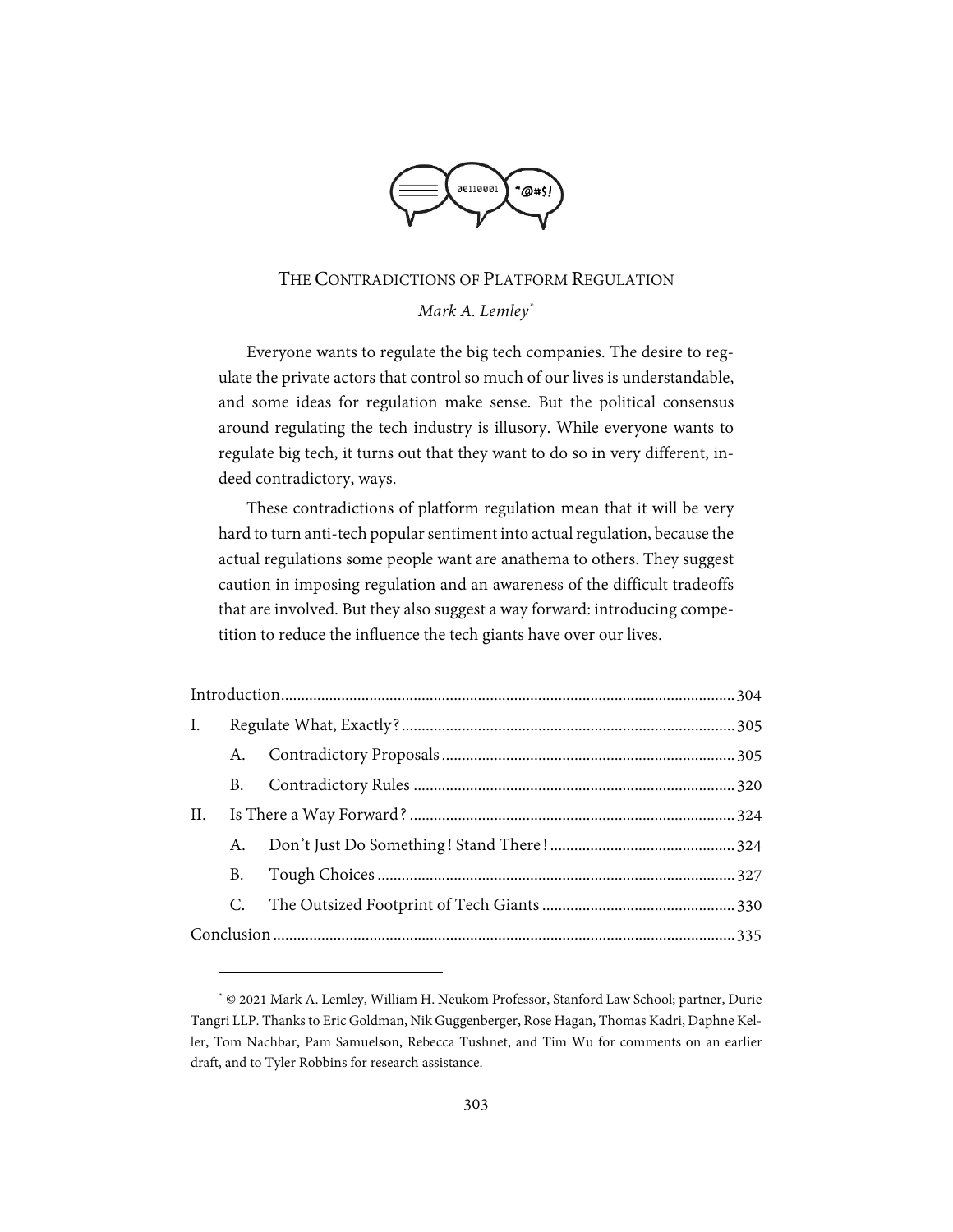# 304 *Journal of Free Speech Law* [2021

# **INTRODUCTION**

Everyone wants to regulate the big tech companies—Amazon, Apple, Facebook, and Google.<sup>1</sup> Companies that were darlings of the media and government a decade ago are now under attack from all sides. Scholars and politicians on all sides are proposing to remove their immunity from liability, require them to take certain acts, prevent them from taking others, or even break them up entirely.<sup>2</sup> Governments have filed numerous antitrust suits against them,<sup>3</sup> and the UK has set up a whole new agency just to regulate tech platforms.<sup>4</sup>

These new efforts to rein in big tech represent a confluence of many different factors: the rise of antitrust after decades of dormancy, the entrenched nature of big tech platforms<sup>5</sup> in an industry that is used to seeing established monopolists quickly

<sup>3</sup> The U.S. Justice Department and almost every state has sued Google in three different lawsuits. *See, e.g.,* Mark Bergen, *Google's 'Star Wars' Facebook Pact is Latest Antitrust Target*, BLOOM-BERG LAW NEWS, Dec. 17, 2020; Tony Romm, *Justice Department Sues Google, Alleging Multiple Violations of Federal Antitrust Law*, WASH. POST, Oct. 20, 2020; Tony Romm, *Nearly 40 States Sue Google Alleging Search Manipulation, Marking the Third Antitrust Salvo Against the Tech Giant*, WASH. POST, Dec. 17, 2020. The FTC and 48 states and territories have sued Facebook. Cecilia Kang & Mike Isaac, *U.S. and States Say Facebook Illegally Crushed Competition*, N.Y. TIMES, Dec. 9, 2020.

4 Leo Kelion, *Competition and Markets Authority Plans Tailored Rules for Tech Giants*, BBC NEWS, Dec. 8, 2020.

<sup>5</sup> I use the term "platforms" in this paper as a convenient shorthand. It should not obscure the fact that each of the companies that have drawn attention have different business models, and that many of them are not platforms on which others build. Some, like Google, enable access to content. Others, like Amazon, may be better thought of as aggregators of products. *See* Thibault Schrepel, *Platforms or Aggregators: Implications for Digital Antitrust Law*, 12 J. EUR. COMP. L. & PRACTICE 1 (2021). And many companies, including Google and Apple, have platforms as part but not all of their business.

<sup>&</sup>lt;sup>1</sup> Microsoft and Netflix sometimes make this list, but most of the challenges are directed at the four companies listed in text.

<sup>2</sup> *See, e.g.*, Editorial Board, *Joe Biden Says Age Is Just a Number*, N.Y. TIMES, Jan. 17, 2020 (President Biden saying Section 230 should be revoked "immediately"); *see also* Christopher Mims, *Republicans and Democrats Find a Point of Agreement: Big Tech Is Too Powerful*, WALL ST. J., Jul. 30, 2020. Europe is proposing new rules that would require structural separation of the big tech companies. Natalia Drozdiak, *Tech Giants Risk Breakup Under Strict EU Digital Rules*, BLOOMBERG LAW NEWS, Dec. 15, 2020.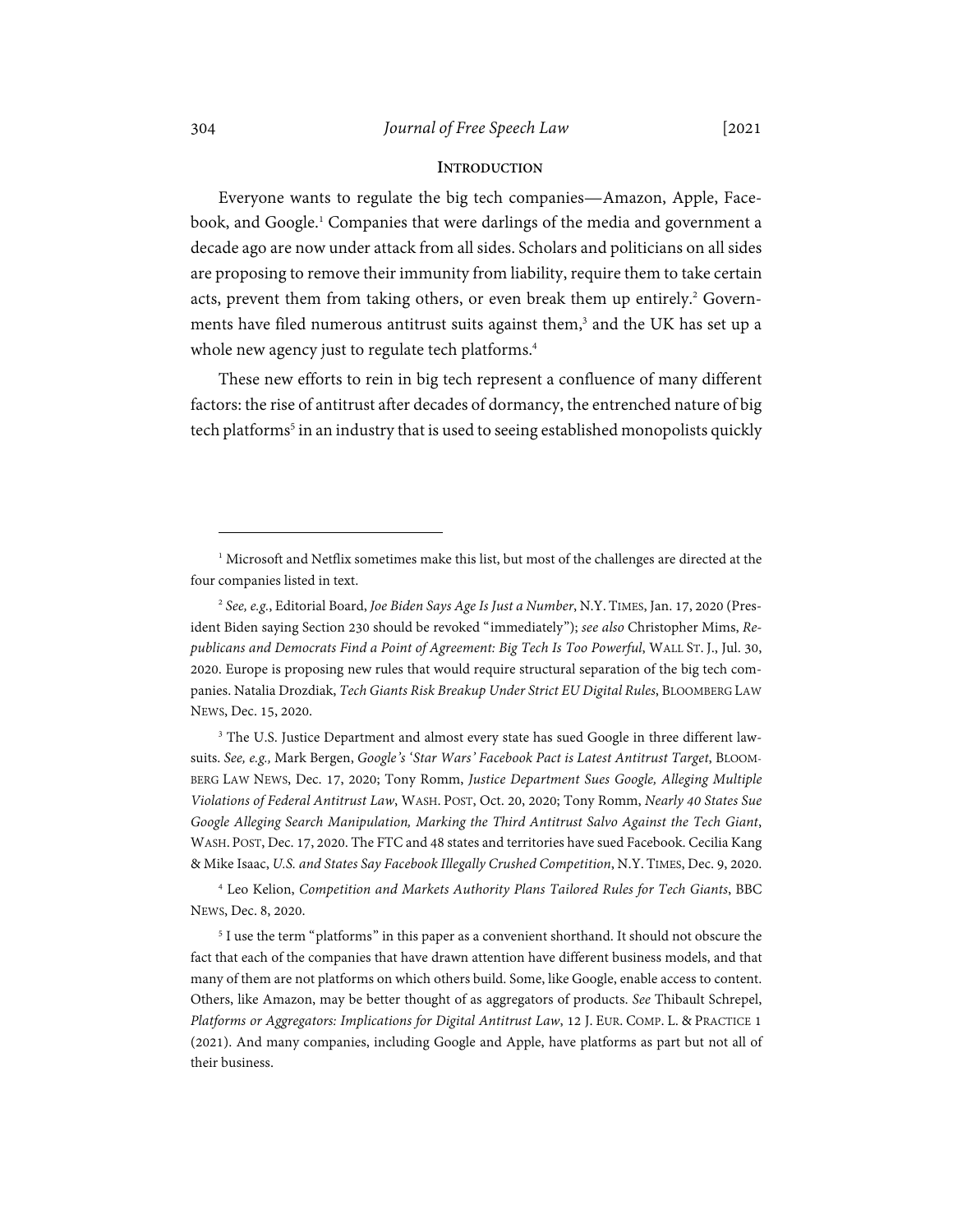displaced by a new generation of upstarts,<sup>6</sup> the rise of hate speech and misinformation online, growing fears about the loss of privacy, and instances of aggressive behavior by incumbents designed to disadvantage competitors, among others. Most of all, though, the focus on regulating or breaking up big tech reflects the outsized influence these companies have come to have on almost all aspects of our lives. We spend much of our lives online—even more today in the wake of the pandemic. And most of us spend most of that online time interacting with the tech giants.

The desire to regulate the private actors that control so much of our lives is understandable, and some ideas for regulation make sense. But the political consensus around regulating the tech industry is illusory. While everyone wants to regulate big tech, it turns out that they want to do so in very different, indeed contradictory, ways. These contradictions of platform regulation mean that it will be very hard to turn anti-tech popular sentiment into actual regulation, because the actual regulations some people want are anathema to others.

I identify some of the contradictions of platform regulation in Part I. In Part II I consider some implications of this conundrum and whether there is a way forward.

# **I. REGULATE WHAT, EXACTLY?**

Everyone wants tech companies to do (or not do) something, and they want government to require it. Fair enough; when any company has that large an influence over people's lives, people have an interest in how they use that influence. But dig a little deeper, and the demands are not just diverse, but often flatly contradictory. While everyone may want to regulate big tech, they don't agree on what government should require it to do (or forbid it from doing). Here are some examples of the contradictions of platform regulation.

#### *A. Contradictory Proposals*

Some proposals are simply at odds with each other: One group wants to require tech companies to do something while a different group wants to forbid them from doing it.

<sup>6</sup> *See* Mark A. Lemley & Andrew McCreary, *Exit Strategy*, 101 B.U. L. REV. 1 (2021) (showing how venture capital-backed IPOs have declined sharply since the turn of the century, while acquisitions have increased, and the result has been to stifle Schumpeterian competition in the tech industry).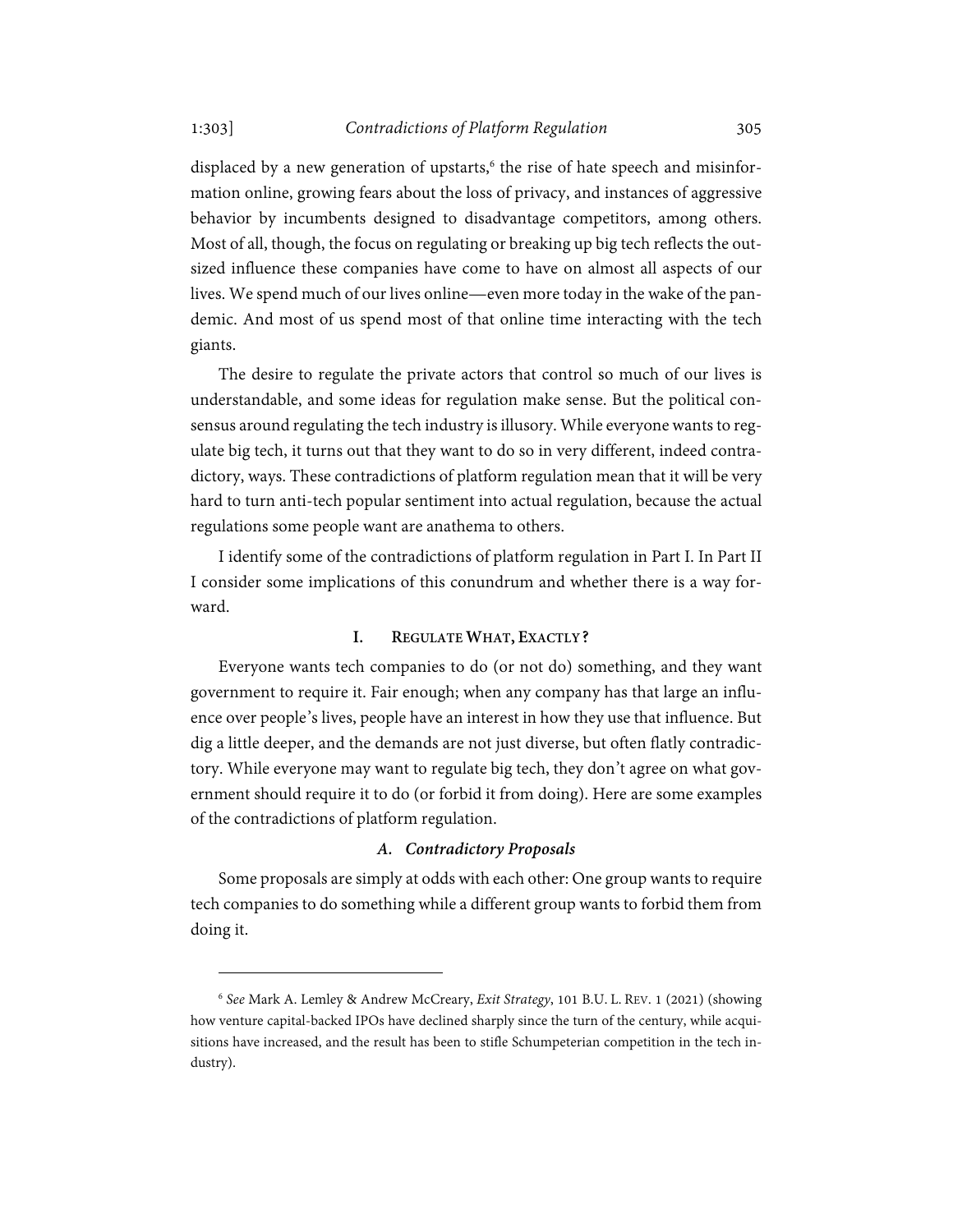#### 306 *Journal of Free Speech Law* [2021

*Free speech vs. hate speech*. The Internet is the most extraordinary category of information ever assembled in human history. Much of that information is true, and the fact that people have access to all the world's information on demand is a truly remarkable force for good. But there is also a lot of misinformation on the Internet. Similarly, while the Internet has allowed people unprecedented freedom to speak their minds on political, social, and personal issues, it has also given rise to an alarming wave of hate speech, particularly directed at women and minorities. More recently, it has become a repository of misinformation about COVID-19, the 2020 election, and the QAnon lunacy—misinformation that in combination has led to unprecedented attacks on our country.

At the heart of all this good and bad speech is section 230, the provision of the Communications Decency Act that immunizes Internet platforms and others from most legal liability for speech posted on their site by others.7 The provision was originally passed to encourage Internet platforms to be "good Samaritans." It gave them freedom to remove content from their websites without being deemed a publisher of all the content on that website (and therefore responsible for anything tortious that was there).<sup>8</sup> But that limited liability also gives companies the power not to remove offensive content.

Because of section 230 immunity, Internet companies do not have to vet and preapprove content posted by others. It is that freedom that has allowed the Internet to scale. It is impossible to imagine Facebook or YouTube processing the incredible amount of data they do if they had to get lawyers to check and approve the content in advance. Nor could those sites function if they couldn't use automatic filtering to weed out the astounding number of bots and fake accounts they face.<sup>9</sup> Section 230 is truly the law that "made Silicon Valley."<sup>10</sup>

But it is also the law that is the biggest target of regulatory reform. Senators on

<sup>7</sup> 47 U.S.C § 230. Section 230's immunity from liability has important limitations: It does not apply at all to criminal liability or intellectual property (IP) infringement. *Id*.

 $8$  *Id.* § 230(c)(1) ("No provider or user of an interactive computer service shall be treated as the publisher or speaker of any information provided by another information content provider.")

<sup>9</sup> Facebook blocked 4.5 *billion* fake accounts in the first six months of 2020 alone. Jack Nicas, *Why Can't the Social Networks Stop Fake Accounts?*, N.Y. TIMES, Dec. 8, 2020, at B3. But of course, more slipped through the net.

<sup>&</sup>lt;sup>10</sup> Anupam Chander, *How Law Made Silicon Valley*, 63 EMORY L.J. 639, 650-57 (2014); JEFF KOSSEFF, THE TWENTY-SIX WORDS THAT CREATED THE INTERNET (2019).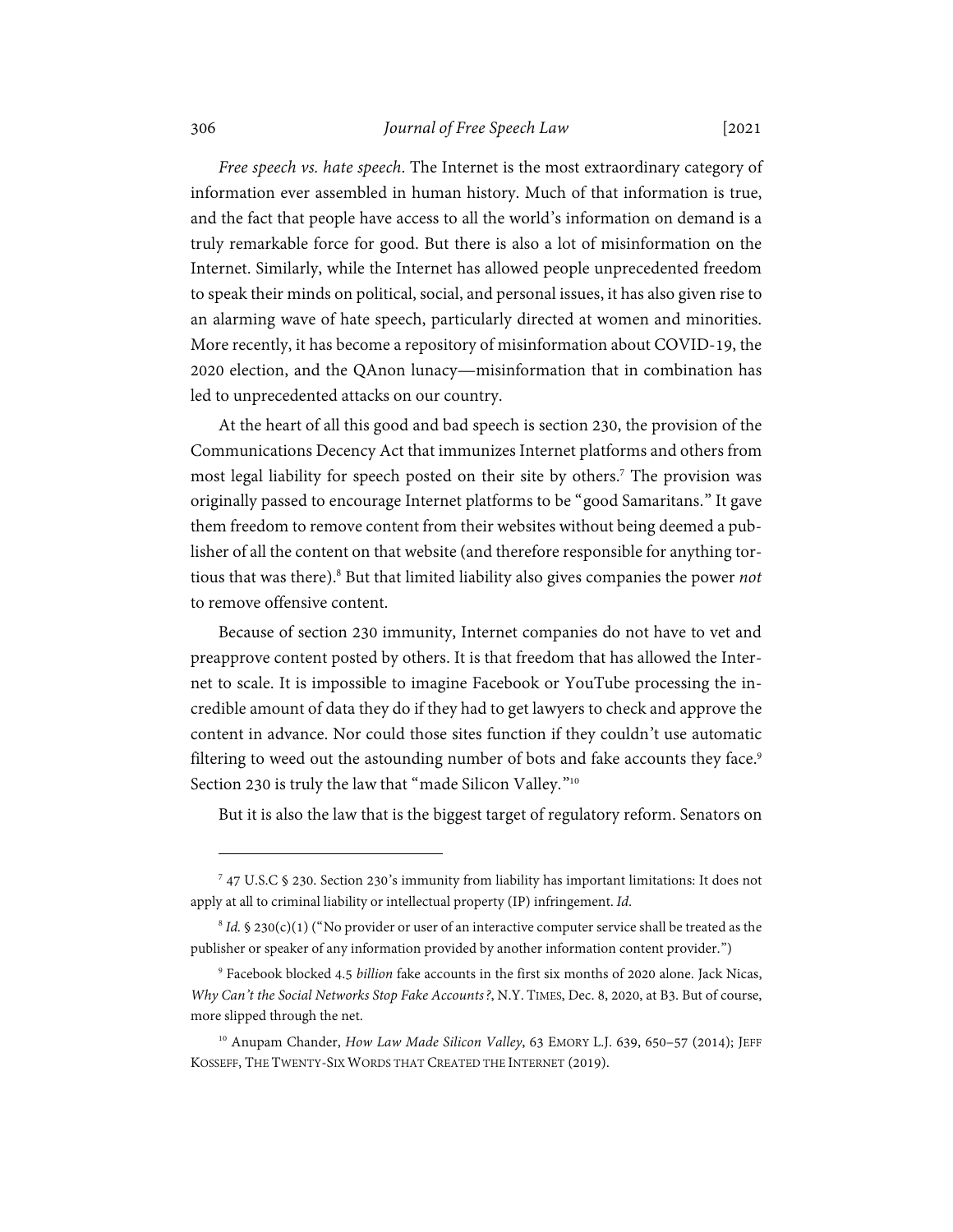both sides have proposed to repeal or revise section 230 to remove or condition the immunity of platform providers from liability.<sup>11</sup> Both candidates in the 2020 presidential election called for repealing section 230.<sup>12</sup> In a country where people don't seem to agree on anything political, eliminating section 230 seems to be the one thing that unites people of all political stripes.

Until, that is, you take a closer look at what those political parties want out of section 230 reform. For Democrats, the problem with section 230 is that it has allowed platforms to let misinformation and hate speech persist on their sites without doing much about it. The goal of Democratic section 230 reform is to encourage platforms to more closely police the content of their sites, removing false information and hate speech.<sup>13</sup> Holding platforms liable for misstatements and attacks by their users, the argument goes, will encourage the platforms to do more to find and take down that bad speech.<sup>14</sup> Democrats have also sought to ban microtargeting of political advertising because it is more likely to contain misinformation.<sup>15</sup> It's not at all obvious that abolishing sections 230 would get the sorts of content restrictions the Democrats want,<sup>16</sup> but there is no question that's why they want it.

<sup>16</sup> Tim Wu points out that political propaganda, election disinformation, and crazy conspiracy theories aren't illegal, but things like defamation are, so the effect of repealing section 230 might be

<sup>11</sup> *See* EARN IT Act of 2020, S. 3398, 116th Cong.; PACT Act of 2020, S. 4066, 116th Cong.

<sup>12</sup> Editorial Board, *supra* note 2; Tony Romm, *Trump Threatens to Veto Major Defense Bill Unless Congress Repeals Section 230, a Legal Shield for Tech Giants*, WASH. POST, Dec. 1, 2020.

<sup>13</sup> Danielle Citron & Benjamin Wittes, *The Internet Will Not Break: Denying Bad Samaritans § 230 Immunity*, 86 FORDHAM L. REV. 401, 418–23 (2017).

<sup>&</sup>lt;sup>14</sup> To be clear, large platforms already go to considerable effort to find and police false information and hate speech. Facebook labeled 167 million posts containing misinformation about COVID in the first ten months of 2020. Kurt Wagner, *Facebook Labeled 167 Million User Posts for Covid Misinformation*, BLOOMBERG LAW NEWS, Nov. 19, 2020. Google employs 10,000 people just to review and flag content. Casey Newton, *Google and YouTube Moderators Speak out on the Work that Gave Them PTSD*, THE VERGE (Dec. 16, 2019), https://www.theverge.com/2019/12/16/ 21021005/google-youtube-moderators-ptsd-accenture-violent-disturbing-content-interviews-

video. More recently, Facebook, YouTube, and Twitter have banned some of the worst providers of misinformation, including Donald Trump. But they aren't obligated to do so, and some smaller sites pride themselves on engaging in no policing whatsoever. Sites like AutoAdmit and reddit long had an anything-goes attitude towards statements made by users, true or not. They have been joined more recently by Parler and Gab, where many of those banned by mainstream sites for repeated falsehoods have moved.

<sup>&</sup>lt;sup>15</sup> Banning Microtargeted Political Ads Act, H.R. 7014, 116th Cong. (2020).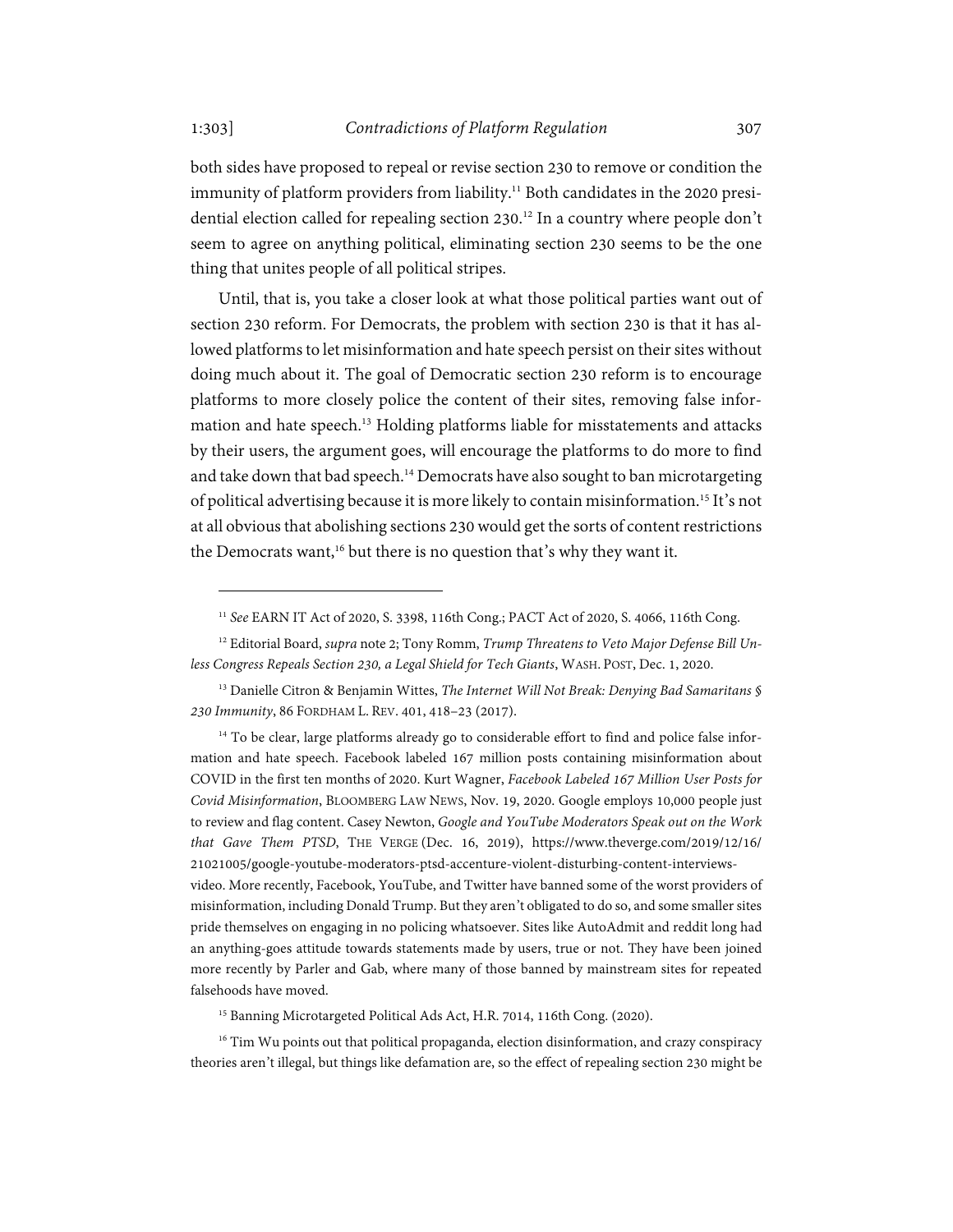# 308 *Journal of Free Speech Law* [2021

For Republicans, by contrast, the problem is that the platforms already engage in too much policing on the Internet. Republican efforts to reform section 230 want to condition immunity from liability on platforms acting as common carriers who don't block any third-party content on their sites.<sup>17</sup> Those efforts predate the removal of several white supremacist commentators from Twitter and Facebook,<sup>18</sup> and by Twitter's periodic flagging of Donald Trump's false statements as false<sup>19</sup> and its ultimate decision to ban him from the site, but those actions have only strengthened Republican fervor on the issue. Republican legislative proposals would treat the platforms as government actors subject to the First Amendment and liable for removing content unless it was not constitutionally protected.<sup>20</sup> It may be too facile to say Republicans want more hate speech and disinformation online,<sup>21</sup> but it is fair

18 Kurt Wagner, *Facebook Removes Network of White Supremacist Accounts*, BLOOMBERG.COM (Mar. 25, 2020); Kim Lyons, *Twitter Permanently Suspends White Supremacist David Duke*, THE VERGE (July 31, 2020).

19 Neil Vigdor, *Twitter Flags Posts by Trump that Made Premature Claims of Victory or Baseless Ones about Election Fraud.*, N.Y. TIMES, Nov. 4, 2020.

<sup>20</sup> *See, e.g.*, Ending Support for Internet Censorship Act, S. 1914, 116th Cong. (2019). Some unsuccessful court cases have tried to apply the First Amendment to Facebook. *See* King v. Facebook, Inc., No. 19-cv-01987-WHO, 2019 WL 4221768 (N.D. Cal. Sept. 5, 2019). They failed because tech platforms are private actors, and the First Amendment applies only to the government.

Ironically, Republican efforts to apply the First Amendment to private actors through legislation may themselves violate the First Amendment rights of the platforms, which have a constitutional right not to be compelled to speak. *See* W. Va. State Bd. of Educ. v. Barnette*,* 319 U.S. 624 (1943) (holding that a student couldn't be compelled to recite the Pledge of Allegiance).

 $21$  Both liberals and conservatives spread disinformation online, though the evidence shows that liberals stop doing it when the error is pointed out, but conservatives don't. YOCHAI BENKLER ET AL., NETWORK PROPAGANDA: MANIPULATION, DISINFORMATION, AND RADICALIZATION IN AMERICAN POLITICS (2018).

to suppress legitimate criticism of people, but not to suppress the QAnon crazies. Tim Wu, *Liberals and Conservatives Are Both Totally Wrong about Platform Immunity*, MEDIUM (Dec. 3, 2020), https: //superwuster.medium.com/liberals-and-conservatives-are-both-totally-wrong-about-section-230-11faacc4b117.

<sup>17</sup> *See, e.g.*, Makena Kelly, *Internet Giants Must Stay Unbiased to Keep Their Biggest Legal Shield, Senator Proposes*, THE VERGE (Jun. 19, 2019); Alex Ebert, *Ohio Top Cop Sues to Regulate Google Like 'Public Utility*,' BLOOMBERG LAW NEWS, Jun 8, 2021. Ironically, the Republican effort to apply the First Amendment or common carrier rules to private parties may itself violate the First Amendment. *See* Lily A. Coad, *Compelling Code: A First Amendment Argument Against Requiring Political Neutrality in Online Content Moderation*, 106 CORNELL L. REV. 457 (2021).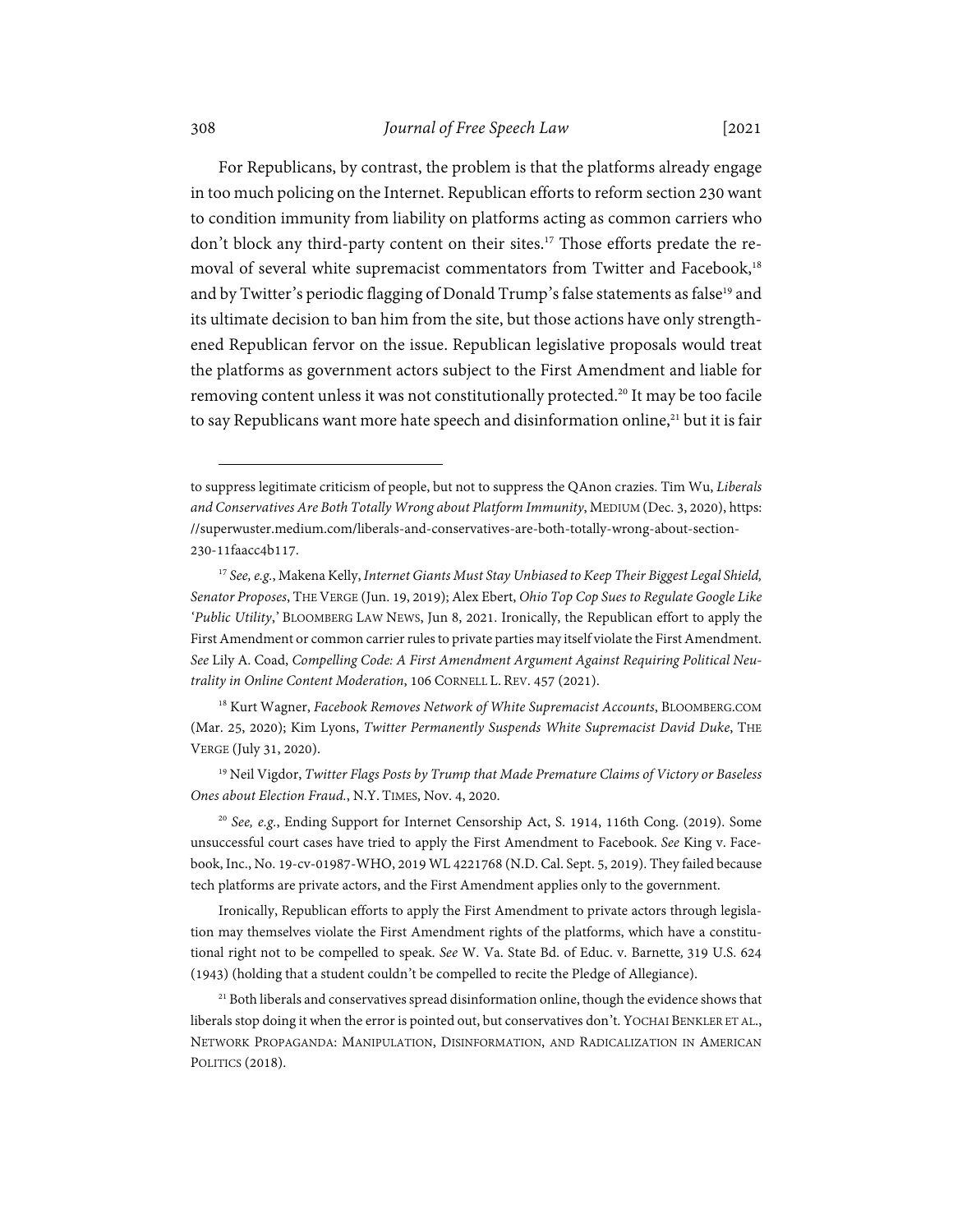to say they don't want tech companies in the business of deciding what can be shared on their platforms.<sup>22</sup>

Ironically, when it comes to a closely related form of tech industry regulation net neutrality—the positions are reversed. Democrats, who are fine with platform intermediaries deciding what content can go on their sites, also tend to support net neutrality rules that prevent carriers at the physical layer from discriminating among Internet traffic based on source or content.<sup>23</sup> Republicans, by contrast, have repealed net neutrality rules, paving the way for cable and wireless companies to discriminate on the basis of content even as they insist that Twitter and Facebook be forbidden from doing so.<sup>24</sup> There is a way to square the Democratic position; one might reasonably believe that platform hosts are both more capable of moderating content and posters and more directly responsible for what goes on their sites, while any filtering done at the physical layer is likely to be extremely coarse.<sup>25</sup> By contrast,

<sup>24</sup> Restoring Internet Freedom Order, 83 Fed. Reg. 7852 (2018).

<sup>25</sup> The traditional argument for net neutrality—that diverse nodes at the ends of the network could each make their own decisions, and we needed to avoid central chokepoints in between—is right, but the traditional distinction between the ends and the middle becomes less clear as the ends become more concentrated and also start to control what we traditionally thought of as the middle parts of the network. If an internet service needs to use AWS or one of a few other hosting services to survive, arguably those hosting services should now be viewed as part of the middle of the network subject to neutrality rules.

Ironically, Republicans were traditionally the ones who wanted to regulate protected speech, whether it was indecency, cursing, or flag-burning. One way to characterize the Republican shift here is that the socially acceptable range of speech has moved to the center at the same time the Republican party has moved to the right, meaning that more and more things Republicans say tend to be outside the mainstream. I am indebted to Nik Guggenberger for this point.

 $22$  At least until they do. Any proposal to apply the First Amendment to platforms should probably be called the Mandate Online Receipt of Extreme Pornography (MORE PORN) Act, because if it passed, platforms like Facebook and Twitter would be forced to allow anyone to post or send pornography that wasn't legally obscene. And as many false Trump tweets and COVID misinformation posts there are out there on the Internet, there is far more porn. *See* Nicholas Kristof, *The Children of Pornhub*, N.Y. TIMES, Dec. 4, 2020, at SR4 (just one porn site, Pornhub, "attracts 3.5 billion visits a month, more than Netflix, Yahoo or Amazon."). I suspect the idea that they were promoting more pornography online would horrify many of the conservatives who support this approach.

<sup>23</sup> Jon Reid & Rebecca Kern, *FCC Democrats Set to Move on Net Neutrality, Broadband Subsidies*, BLOOMBERG LAW NEWS, Jan. 7, 2020.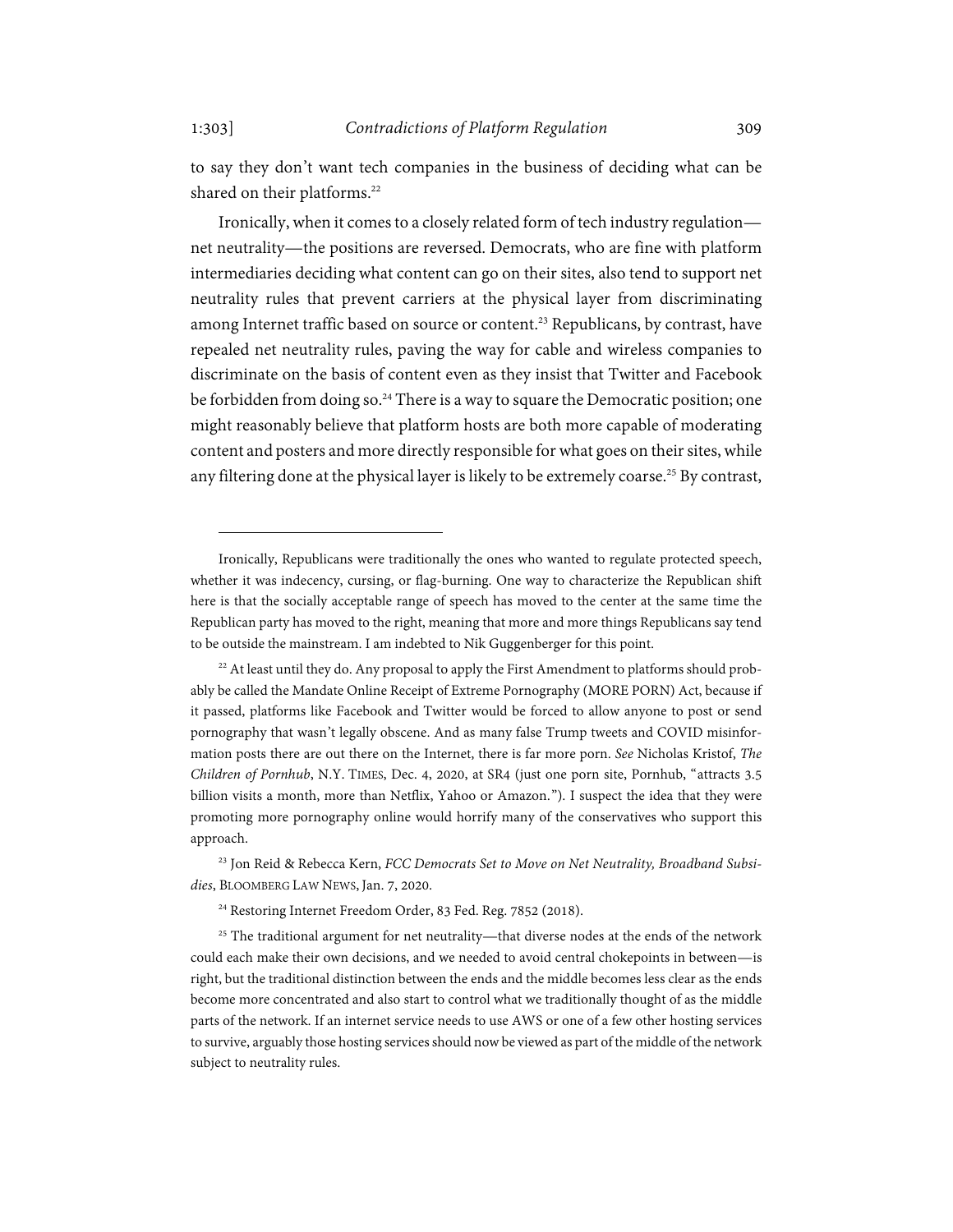I can't think of any principled justification for holding both the Republican positions. But there is certainly a tension in the Democratic positions on regulating speech, and a flat-out contradiction in the Republican positions.<sup>26</sup>

Both parties want to eliminate or restrict section 230 in order to change how platform intermediaries filter content. But they want that change to have diametrically opposed effects. Whatever does happen, someone isn't going to get what they want.

*Algorithm-free algorithms*. Closely related to section 230 and platform regulation of hate speech is Senator Thune's proposed response to his discovery that (gasp!) search engines use algorithms to deliver people the content they want to see. He introduced a bill to require that Internet companies offer non-algorithmic alternatives to algorithmic decisions.<sup>27</sup> Google, for example, would have to give you the choice of tailoring search results using an algorithm or preferring an "algorithm-free" search experience. The bill's definition of "algorithm"?: "Such term shall include actions taken through an algorithm or other automated process."28

His concern is that individual targeting of search results means that different people see different things on the Internet depending on their past behavior. Taken in the abstract, that is a reasonable concern. Others have worried that the proliferation of different news sources means that America has lost a shared set of knowledge and experience.<sup>29</sup> The Trumpist escape into fantastical election conspir-

<sup>26</sup> Annemarie Bridy, *Remediating Social Media: A Layer-Conscious Approach*, 24 B.U. J. SCI. & TECH. L. 193 (2018).

<sup>27</sup> Ben Brody, *Republican Senator Wants Google and Facebook to Have Algorithm-Free Options*, BLOOMBERG NEWS, Jun. 25, 2019, https://www.bloomberg.com/news/articles/2019-06-25/thunewants-google-and-facebook-to-have-algorithm-free-options.

<sup>28</sup> For discussion, see John D. McKinnon, *Legislation Would Force Google and Rivals to Disclose Search Algorithms*, WALL ST. J., Oct. 31, 2019.

<sup>&</sup>lt;sup>29</sup> CASS R. SUNSTEIN, TOO MUCH INFORMATION: UNDERSTANDING WHAT YOU DON'T WANT TO KNOW (2020).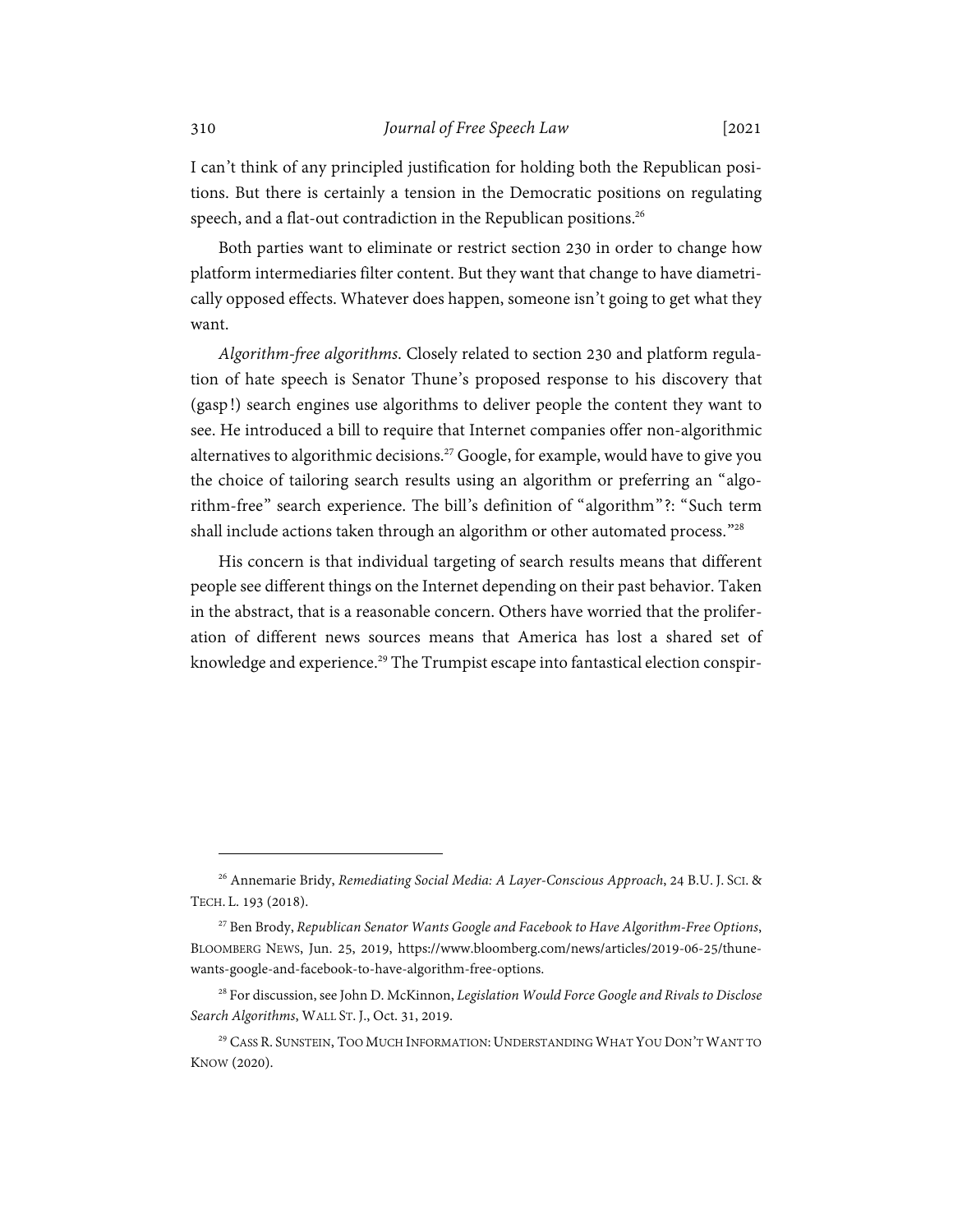acy theories certainly seems to bear that out, as do the number of false stories circulating about the pandemic.<sup>30</sup> I have expressed similar concerns about the Balkanization of the Internet across national boundaries.<sup>31</sup> But it is a worry that seems directly at odds with the efforts by the same conservative senators to demand that false content stay up and encourage the splintering of news sources.

In any event, Senator Thune's solution to this problem is remarkably unworkable. An Internet search result not dictated by algorithms would be, at best, a blind leap to a random website.<sup>32</sup> But in fact even randomness in computers is carefully controlled by algorithms.<sup>33</sup> Asked to imagine any aspect of the Internet that didn't involve an "automated process," one expert quipped: "I picture a computer that is turned off<sup>34</sup>

*Antitrust, advertising, and data privacy*. A second cluster of contradictory regulatory impulses centers around the use of consumer data by platform intermediaries. There are three related regulatory impulses here, and they interplay in interesting ways. Those who would regulate platforms around data generally take one or more of the following positions:

Platform intermediaries are monopolies that are violating the antitrust laws

<sup>30</sup> Sarah E. Needleman, *Facebook Says It Is Removing All Content Mentioning 'Stop the Steal,'* WALL ST. J., Jan. 11, 2021; Rachel Lerman, *Facebook Says It Has Taken down 7 Million Posts for Spreading Coronavirus Misinformation*, WASH. POST, Aug. 11, 2020.

<sup>31</sup> Mark A. Lemley, *The Splinternet*, 70 DUKE L.J. 1397 (2021).

 $32$  In the early days of the Internet you could actually take a "random leap" to a randomly selected website, via http://yahoo.com/bin/ryl. The site no longer exists, but the link is documented in Michael Froomkin's 1990s-era web page, http://personal.law.miami.edu/~froomkin/. Simpler days. I'm not sure anyone would want to be taken to a random page on the Internet today, even for fun. And it certainly wouldn't be a way to find what you were looking for.

<sup>33</sup> DONALD KNUTH, ART OF COMPUTER PROGRAMMING, VOLUME 2: SEMINUMERICAL ALGO-RITHMS, ch. 3 (1997); George Marsaglia et al., *Toward a Universal Random Number Generator*, 9 STATISTICS &PROBABILITY LETTERS 35 (1990); P. A. W. Lewis et al., *A Pseudo-Random Number Generator for the System/360*, 8 IBM SYSTEMS J. 136 (1969).

<sup>34</sup> Christian Sandvig (@niftyc), TWITTER (June 26, 2019, 1:26 PM), https://perma.cc/J5FG-83A8. For discussion, see Bryan Casey & Mark A. Lemley, *You Might be a Robot*, 105 CORNELL L. REV. 287, 320 (2020).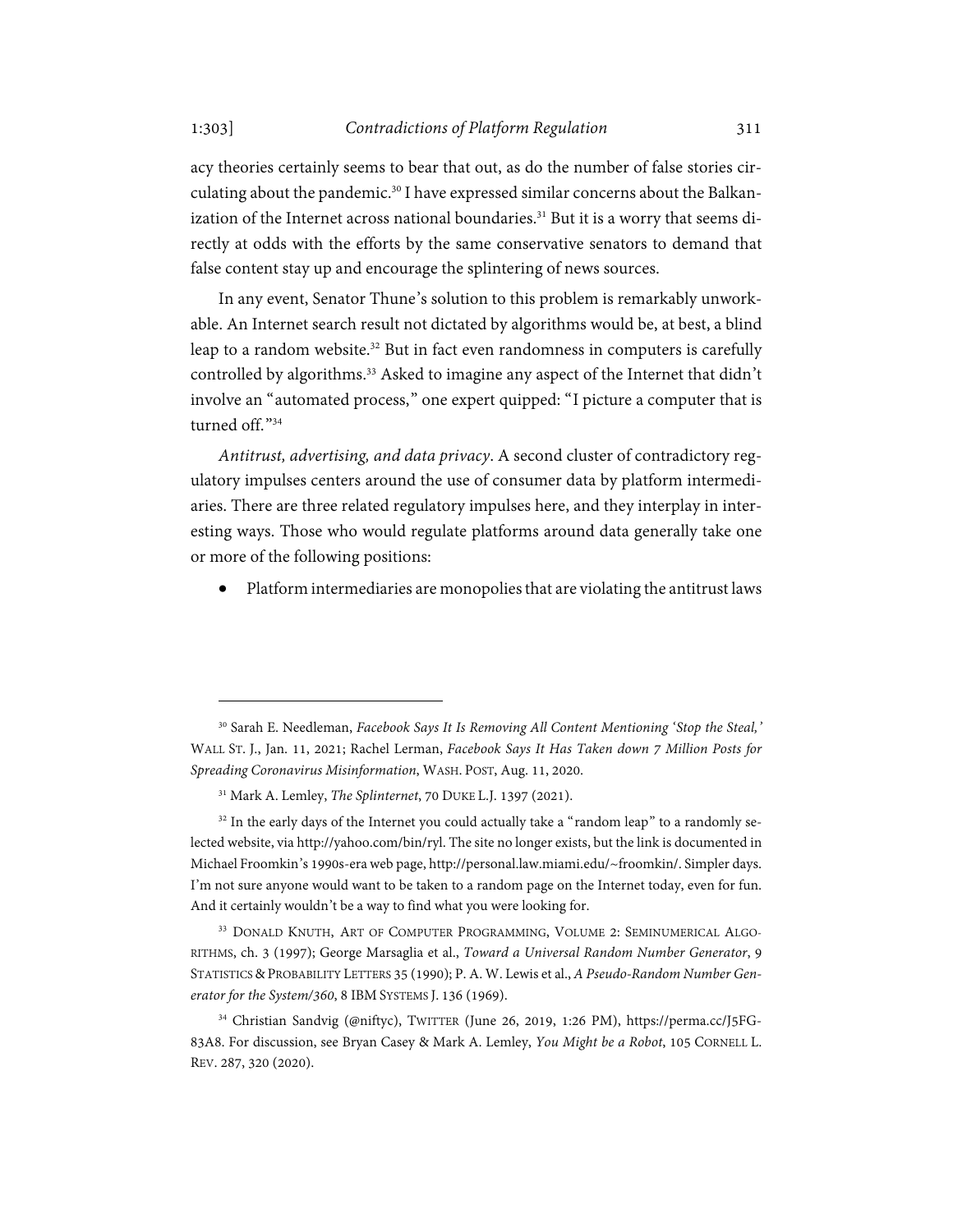by charging high prices in the advertising market, and with antitrust enforcement those prices will come down;<sup>35</sup>

- Platforms collect too much data about us and share it too widely with advertisers, and in a competitive market we would have more privacy;<sup>36</sup> and
- Platforms are stealing ad revenue from worthy sources like newspapers, and in a competitive market websites that display ads would generate more revenue.37

Some propose privacy legislation to restrict access to data directly; more on that below.38 But most of the regulatory proposals in this category focus on antitrust enforcement. The canonical argument is that if we broke up the platforms, or restricted their market power in some other way, we would have a more competitive market, and reducing their concentrated control over our data would serve the substantive goals of data privacy and/or funding newspapers.<sup>39</sup>

It's hard to argue that at least some tech giants—Google in particular—don't

<sup>35</sup> Lina M. Khan, *Amazon's Antitrust Paradox*, 126 YALE L. J. 710 (2017); Justus Haucap & Ulrich Heimeshoff, *Google, Facebook, Amazon, EBay: Is the Internet Driving Competition or Market Monopolization?*, 11 INT'L ECON. & ECON. POLICY 49 (2014).

<sup>36</sup> *See, e.g.*, Dina Srinivasan, *The Antitrust Case against Facebook: A Monopolist's Journey towards Pervasive Surveillance in Spite of Consumers' Preference for Privacy*, 16 BERKELEY BUS. L.J. 39 (2019); Nathan Newman, *Search, Antitrust, and the Economics of the Control of User Data*, 31 YALE J. ON REG. 401 (2014).

<sup>37</sup> Complaint, HD Media Co. v. Google LLC, No. 21-cv-77 (S.D. W.Va. filed Jan. 29, 2021); Mike Leonard, *Google Sued by The Nation, Other Publishers Alleging Ad Monopoly*, BLOOMBERG LAW NEWS, Dec. 17, 2020; Josh Constine, *How Facebook Stole the News Business*, TECHCRUNCH (Feb. 3, 2018), https://social.techcrunch.com/2018/02/03/facebooks-siren-call/.

<sup>38</sup> *See infra* notes 84–90 and accompanying text.

<sup>39</sup> *See* Complaint, FTC v. Facebook Inc., No. 1:20-cv-03590 (D.D.C. filed Dec. 9, 2020). *See also*  Nicholas Economides & Ioannis Lianos, *Privacy and Antitrust in Digital Platforms* (working paper 2021).

Notably, the U.S. government's 2020 antitrust case against Google doesn't take any of these approaches, though a coming state suit may. Complaint, United States v. Google LLC, No. 1:20-cv-03010 (J.P.M.L. filed Nov. 6, 2020). The Justice Department suit focuses on the fact that Google pays to be the default search engine on various platforms. That suit has its own problems—given that someone has to be the default and that the browsers are auctioning the position, it seems reasonable for Google to participate in that auction—but it doesn't trigger the contradictions I describe in the text.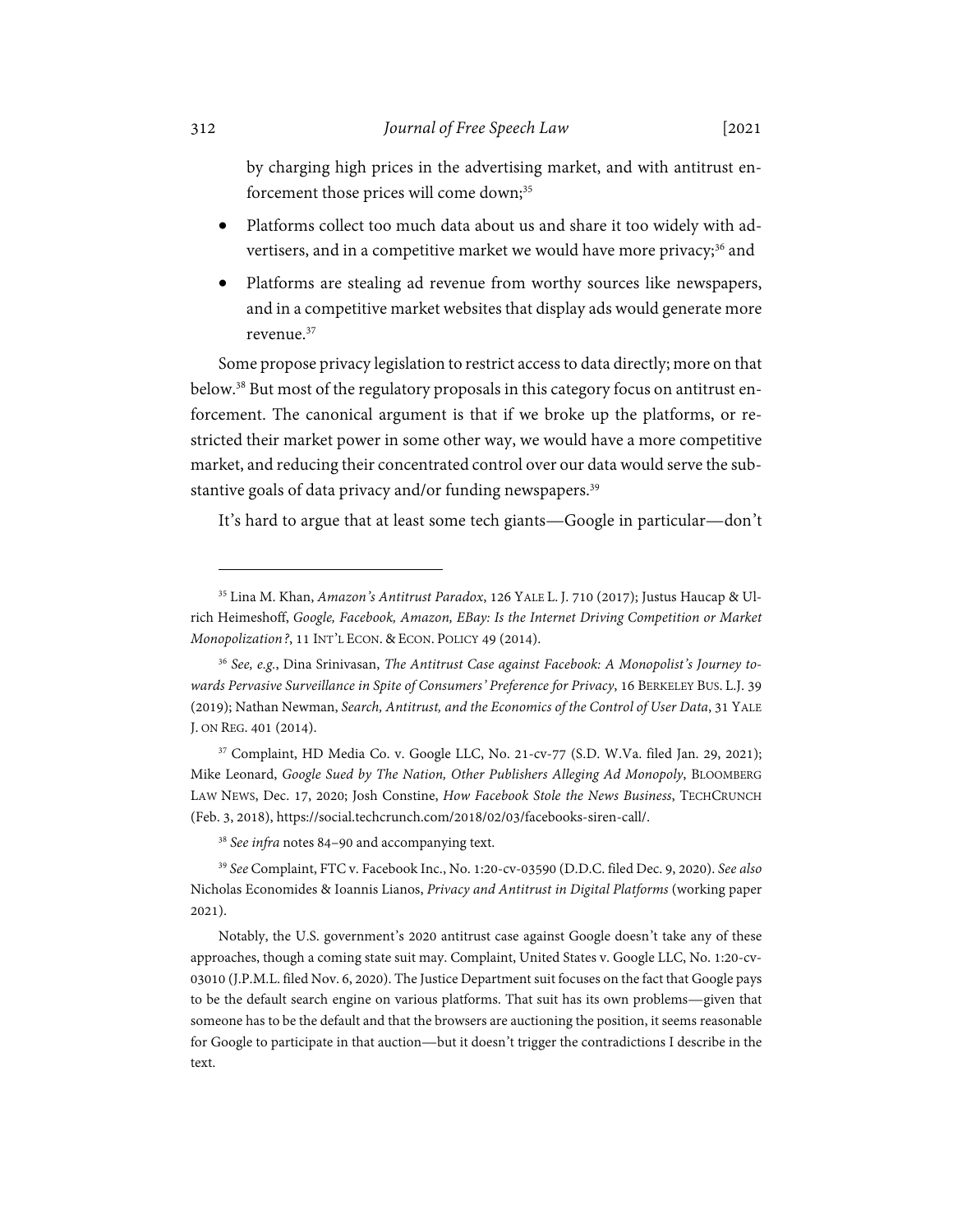have market power.<sup>40</sup> But the case for monopoly on the part of others is less clearcut. Apple, Amazon, and Facebook have no more than 60% of their respective markets, and in Apple's case considerably less.<sup>41</sup> What Facebook and Apple do have are strong network effects, which lock in their customers and arguably justify treating their ecosystem as a separate market.<sup>42</sup>

Even if they are monopolies, however, none of these companies charge the high consumer prices we expect from traditional monopolies. Indeed, Google and Facebook provide their consumer services for free, and the antitrust objections to Amazon have centered on the argument that its prices are too *low*. 43 As a result, most antitrust complaints have focused on the place platforms make most of their money—advertising.44 They argue that Google and Facebook (and sometimes others as well, though it's a bit awkward to point to multiple "monopolists" in a single

42 Christopher S. Yoo, *When Antitrust Met Facebook*, 19 GEO. MASON L. REV. 1147, pt. I (2012) (discussing network effects as a source of Facebook's market power); Damien Geradin & Dimitrios Katsifis, *The Antitrust Case Against the Apple App Store* (working paper 2021) (arguing that Apple is a monopolist within the iOS market); *see generally*, Mark A. Lemley & David McGowan, *Legal Implications of Network Economic Effects*, 86 CAL. L. REV. 479 (1998).

<sup>44</sup> *See, e.g.*, Complaint, United States, v. Google LLC, No. 1:20-cv-03010, at 7 (J.P.M.L. filed

<sup>40</sup> At the time of the DOJ's lawsuit, Google had about 82% of the desktop and 95% of the mobile search engine markets. *Infographic: Google's Search Dominance*, STATISTA INFOGRAPHICS (Oct. 2020), https://www.statista.com/chart/23250/search-market-share-in-the-united-states/. *But cf.* Alexander Krzepicki, Joshua D. Wright, & John M. Yun, *The Impulse to Condemn the Strange: Assessing Big Data in Antitrust*, 2:2 CPI ANTITRUST CHRON. 16 (2020) (challenging the argument that access to better data creates a barrier to entry).

<sup>41</sup> *See* Nikolas Guggenberger, *Essential Platforms* 24 STAN. TECH. L. REV. 237 (2021) (discussing market share and market power among the tech platform incumbents).

The Supreme Court's recent—and deplorable—decision in *Ohio v. American Express*, 138 S. Ct. 2274 (2018), complicates the market power analysis considerably. The Court held that a platform can't have market power on only one side of a two-sided market; rather, courts must find market power when considering both sides of the market. That makes it much more difficult to argue, for instance, that Apple has market power over the customers locked into the use of its operating system and app store. For a discussion of the two-sided market problem, see Thomas B. Nachbar, *Platform Effects* (working paper 2021).

<sup>43</sup> Khan, *supra* note 35 (discussing Amazon). One novel antitrust theory is that Facebook is a monopsony buyer of user information, paying an artificially low price (zero) for user data. John W. Brooks, *The Dilemma of "Free": Facebook's Monopsony Power and the Need for an Antitrust Renaissance*, \_\_ TEXAS TECH. L. REV. \_\_ (forthcoming 2021). *See also* John Newman, *The Myth of Free*, 86 GEO. WASH. L. REV. 513 (2018) (discussing the ways prices are disguised on the Internet).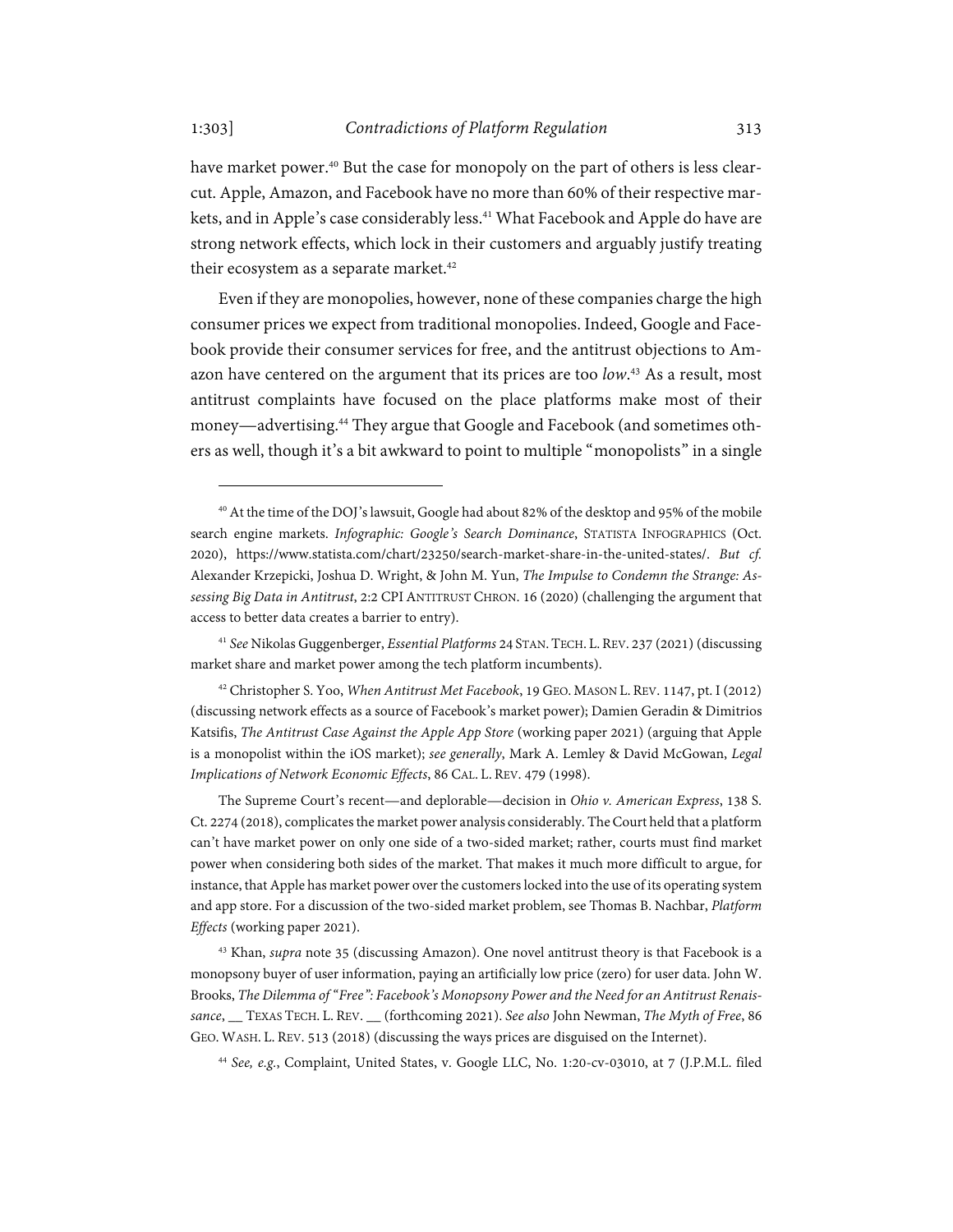market) dominate the market for online advertising. They do this because they collect data about their users—the price of free Internet goods<sup>45</sup> -- and use that data to target more effective ads to consumers. The most common objection is that this invades our privacy.46 But others—notably news outlets—also object that the Google-Facebook dominance of digital advertising leaves no room for them to make money from advertising of their own.<sup>47</sup> And all this is styled as an antitrust problem—it is the dominance Google and Facebook exert over advertising that leads them to collect too much data and drive out competitors who also want to host ads.

The problem is that that theory makes no sense as an antitrust matter. Google and Facebook are selling advertising space. If they dominate that market<sup>48</sup> $$ whether because their access to consumer data gives them an edge in targeting the ad space or because they reach so many people they are viewed as must-place destinations for advertisers—they should be able to charge advertisers a premium for that space above a competitive market price for advertising space. That might be a

<sup>46</sup> *See, e.g.*, Srinivasan, *supra* note 36; Asunción Esteve, *The Business of Personal Data: Google, Facebook, and Privacy Issues in the EU and the USA*, 7 INT.DATA PRIVACY L. 36 (2017); Josh Blackman, *Omniveillance, Google, Privacy in Public, and the Right to Your Digital Identity: A Tort for Recording and Disseminating an Individual's Image over the Internet*, 49 SANTA CLARA L. REV. 313 (2009).

#### <sup>47</sup> *See supra* note 37.

<sup>48</sup> I'm not at all sure they actually dominate a digital advertising market. Facebook in particular tends to lack the sort of big-box and consumer product advertisers that spend so much money in other media spaces. But I assume for the sake of argument that regulation advocates have made the case that there is a sort of joint monopoly here. *Cf.* John M. Newman, *Antitrust in Attention Markets: Objections and Responses*, 59 SANTA CLARA L.REV. 743 (2020) (arguing that there is no single overall market for attention online).

Some recent evidence suggests that Facebook and Google may have colluded to control the digital advertising market. *See* Complaint, Texas v. Google LLC, No. 4:20-cv-00957 (J.P.M.L. filed Dec. 16, 2020); Daisuke Wakabayashi & Tiffany Hsu, *Why a Clash of Internet Titans Never Happened*, N.Y. TIMES, Jan. 18, 2021, at B1. If true, that is a much stronger antitrust claim, because antitrust law condemns horizontal agreements between competitors much more harshly than singlefirm conduct and doesn't require that the conspirators have market power.

Nov. 6, 2020) (arguing Google has monopolies in both "the markets for search advertising and general search text advertising"); Complaint, FTC v. Facebook Inc., No. 1:20-cv-03590 (D.D.C. filed Dec. 9, 2020).

<sup>45</sup> Newman, *supra* note 43, at 558–59.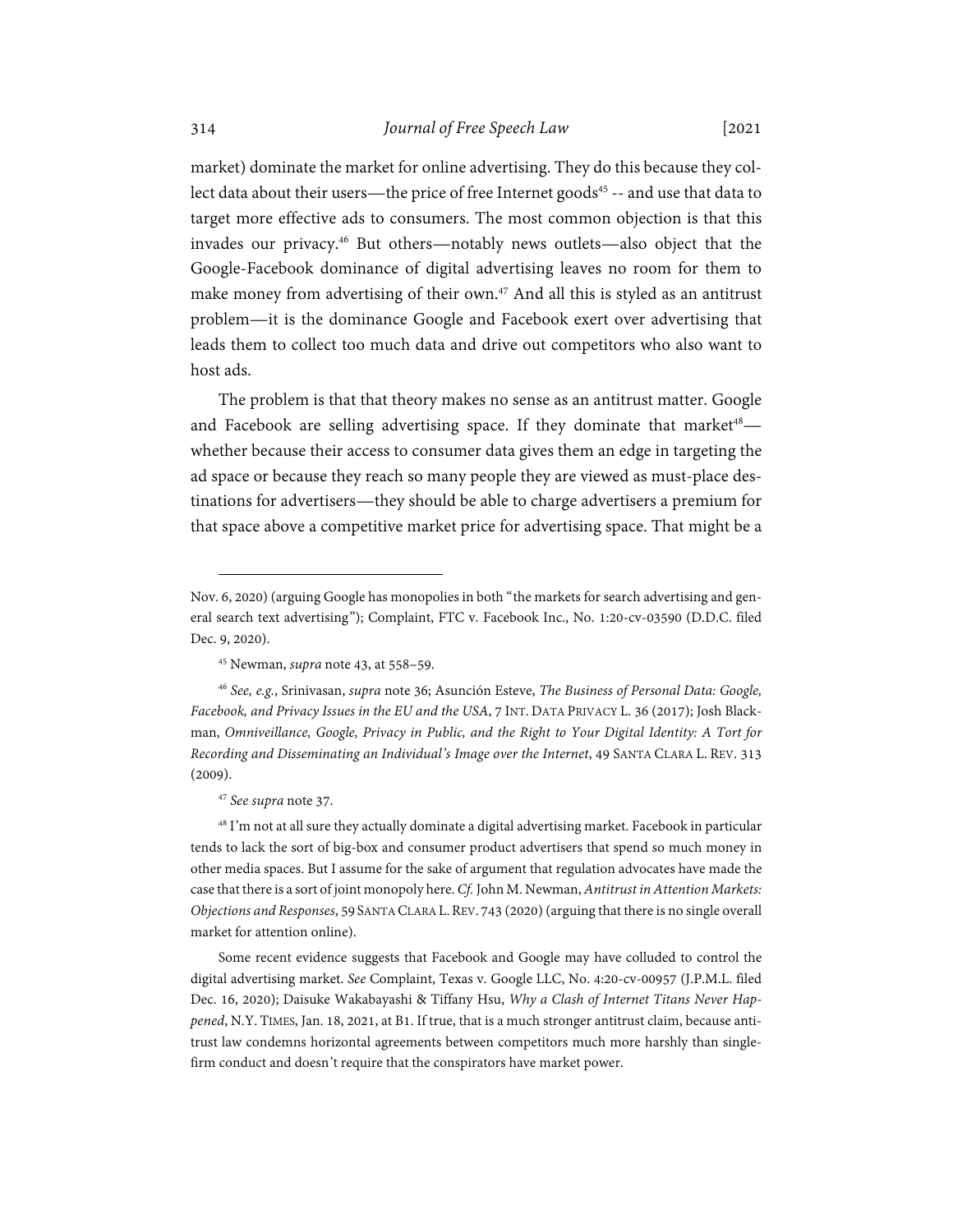bad thing if you're an advertiser: you're paying more money than you would in a competitive advertising market. But those higher prices would drive advertisers (and sites that host advertising) to competitors unless Google and Facebook are significantly better at targeting those ads than competitors are.<sup>49</sup>

But even if they are dominating the market and increasing prices for digital advertising, many of the people actually complaining about the dominance of digital advertising are likely to be helped, not hurt, by that dominance. If Google and/or Facebook are advertising space monopolists, they are charging more money for ad space than they would in a competitive market and offering fewer ads as a result. That means they are selling your consumer data to fewer people at a higher price than they and others would if the advertising market were competitive. Advertisers might not like that, but most consumers probably would. Intervening to bring competition to digital advertising—whether by breaking up the platform giants or opening up their data troves to competitors—means that more companies will compete to sell more of your personal data to advertisers for less money. Indeed, the Texas attorney general, who recently filed an antitrust complaint against Google, has argued that it should be forced to share its data about users with rivals.<sup>50</sup> That might well be a good thing from an antitrust perspective, but it is the opposite of what most people complaining about platform dominance of data and advertising actually want.<sup>51</sup>

<sup>49</sup> On the tradeoffs between price and quality, see Peter J. Hammer, *Antitrust Beyond Competition: Market Failures, Total Welfare, and the Challenge of Intramarket Second-Best Tradeoffs*, 98 MICH. L. REV. 849 (2000).

<sup>50</sup> Victoria Graham, *Google's Data Hoarding May Inhibit Rival Access, Texas AG Says*, BLOOM-BERG LAW NEWS, Apr. 22, 2020; *see also* Fiona M. Scott Morton & David C. Dinielli*, Roadmap for a Digital Advertising Monopolization Case Against Google*, OMIDYAR NETWORK, May 2020, at 18 (arguing that Google is unfairly disadvantaging its display search competitors "by withholding results and output from Google search campaigns that advertisers have designed and bought . . .").

<sup>&</sup>lt;sup>51</sup> Other moves may disrupt this, like Apple's decision to allow Do Not Track to actually work on its phones, a decision that prompted Facebook to run full-page ads with the title "Apple vs the free internet". *See, e.g., Apple vs. The Free Internet*, N.Y. TIMES, Dec. 17, 2020, at A24. But Apple's approach wouldn't create a competitive market in digital advertising. Indeed, it might promote privacy precisely by reducing competition in digital advertising.

John Newman argues that competition for attention may actually be problematic for society. Newman, *Attention Markets*, *supra*, note 48, at section IV.B. Even if that is true, it is not an antitrust argument. Antitrust categorically rejects arguments of the form that competition itself is bad. *See, e.g.,* Nat'l Soc'y of Prof. Engineers v. United States, 435 U.S. 679 (1978).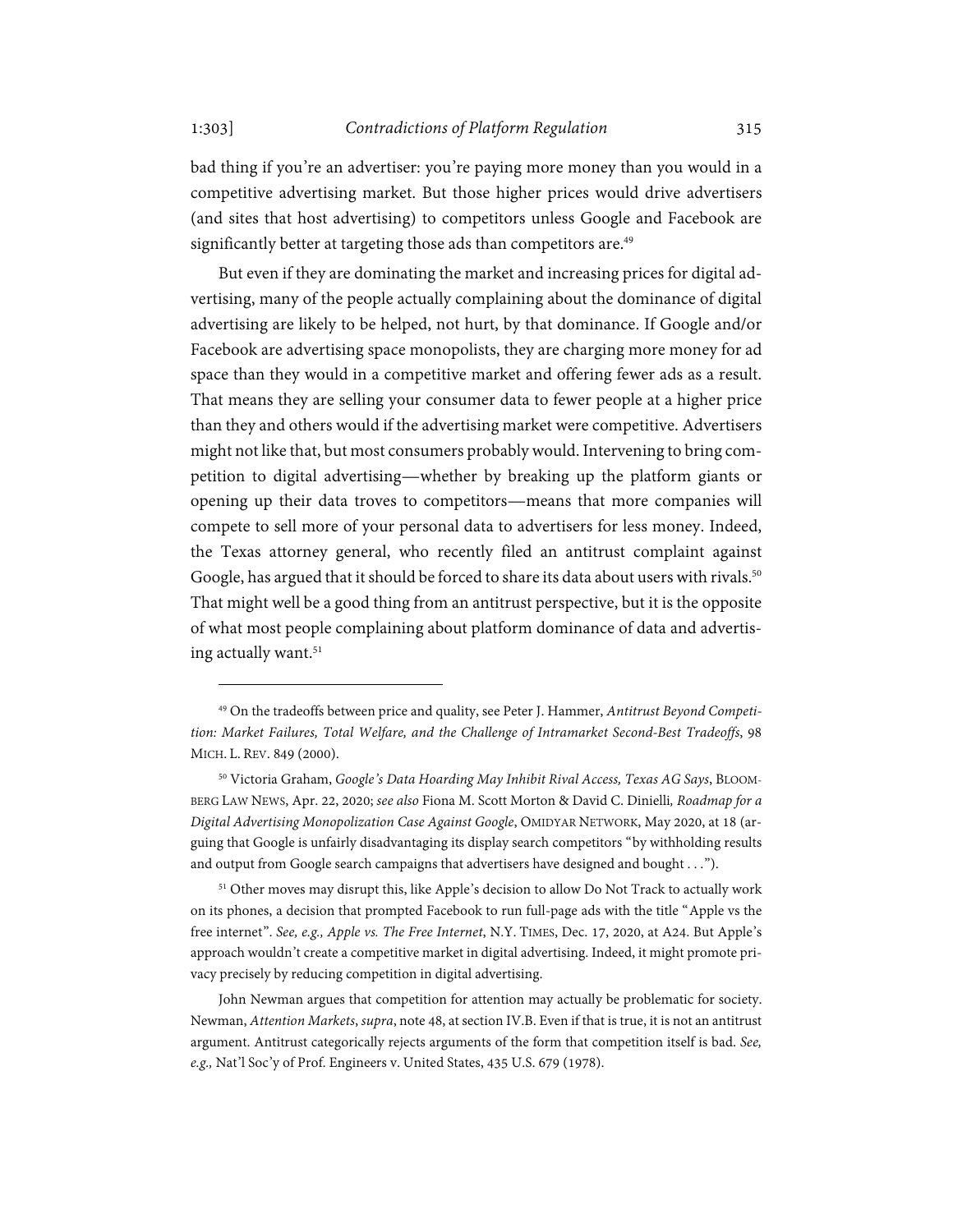#### 316 *Journal of Free Speech Law* [2021

Similarly, news organizations compete with Google and Facebook to sell advertising space to those who come to their websites. If Google and Facebook are charging more than the competitive rate for advertising space, that presents an opportunity for others—like news organizations—who compete with them to sell advertising space. Either they can charge a competitive price and take sales away from their overpriced "monopoly" competitors or they can shield under the Google-Facebook price umbrella and charge more for their advertising space. In either case, a competitive market is the last thing they want. It will reduce their advertising revenue further.<sup>52</sup>

There may be good reason to think Google and Facebook dominate digital advertising, raising prices to advertisers and reducing the output of ads based on personal data. There may be good reason to think Google and Facebook sell too much of our data too cheaply to advertisers. And it may be possible that Google and Facebook are unfairly taking ad revenue away from news outlets that depend on it. But it is not possible to coherently think all those things at once. And regulation designed to fix one of those perceived problems—say, bringing more competition to digital advertising—is likely to make the other problems worse.

None of this is to say that there isn't an antitrust problem with big tech; indeed, I suggest below that there is.<sup>53</sup> Nor is it to suggest that there is no problem with their control over digital advertising. If the allegations various states have made that Google and Facebook have secretly colluded to prevent competition,<sup>54</sup> or that Google manipulates advertising auction results to disadvantage competitors,<sup>55</sup> turn

<sup>&</sup>lt;sup>52</sup> News outlets may actually have one of two other objections to Google and Facebook advertising.

First, the problem may be that Google and Facebook are better at targeting ads, so advertisers choose them instead. But if so, that's not monopolization—that is more efficient competition.

Second, news organizations may be upset that part of the way Google and Facebook attract users—and therefore advertisers—to their own sites is by providing links to the very news stories they offer. I discuss the factual and legal problems with that objection *infra* notes 84–90 and accompanying text.

<sup>53</sup> *See infra* section II.C.

<sup>54</sup> Complaint, Texas v. Google LLC, No. 4:20-cv-00957, at 63–74 (J.P.M.L. filed Dec. 16, 2020).

<sup>55</sup> Complaint, Colorado v. Google LLC, No. 1:20-cv-03715, at 11–14 (D.D.C. filed Dec. 17, 2020); Dina Srinivasan, *Why Google Dominates Advertising Markets: Competition Policy Should Lean on the Principles of Financial Market Regulation*, 24 STAN. TECH. L. REV. 55 (2020).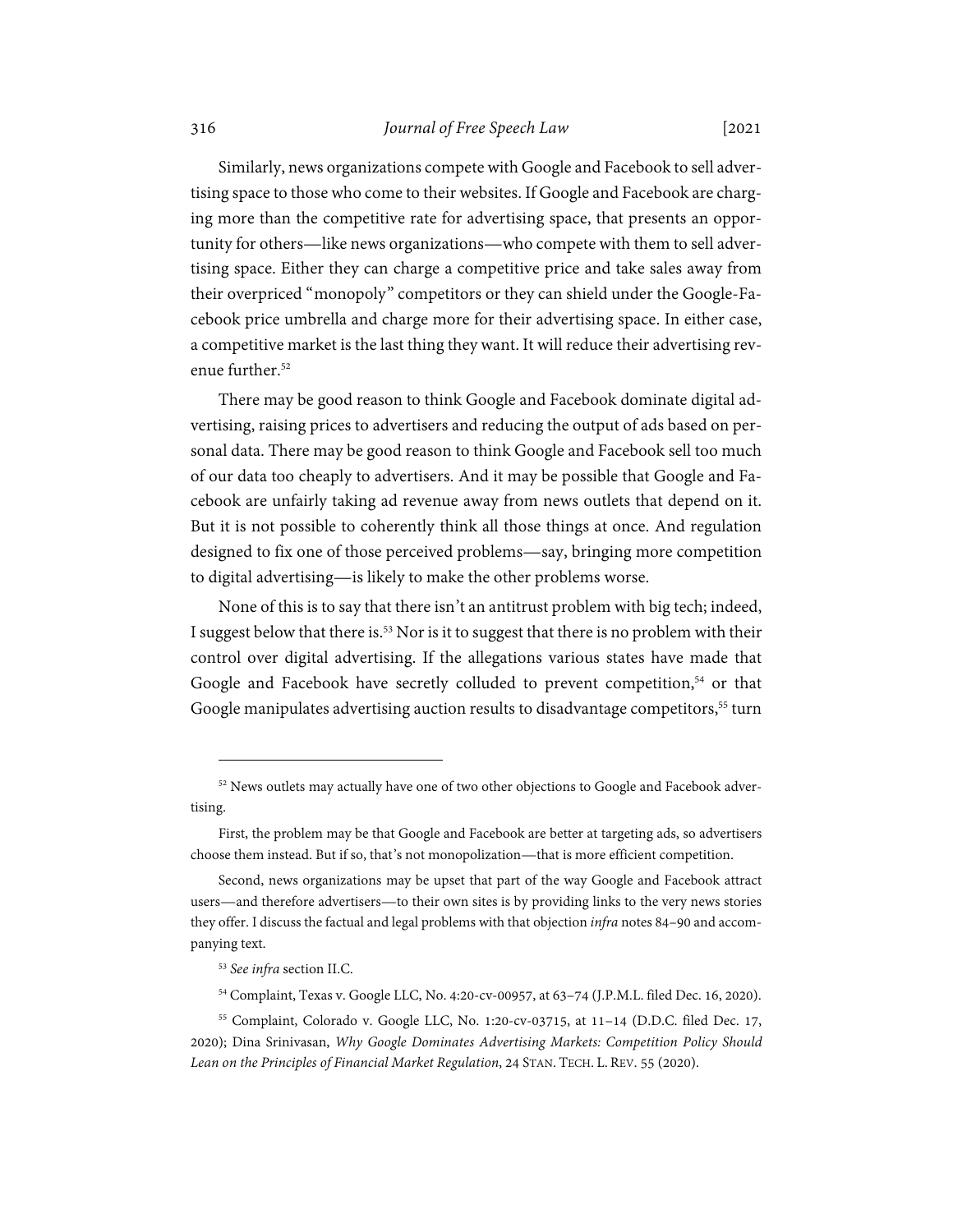out to be true, those are problems the law should address. But antitrust isn't capable of giving everyone everything they seem to want from it, because some of what they want is self-contradictory.

*Breaking up data monopolies*. A similar problem affects the widespread concern about data monopolies. Privacy advocates worry that dominant Internet platforms know too much about us, aggregating data from a variety of sources to build an accurate profile of our needs and desires.<sup>56</sup> But this is actually two different worries coupled together. Many worry that too much information about us is readily available on the Internet. They seek to reduce the flow of personal information on the Internet generally. Others focus on the concentration of personal information into a few hands, giving dominant platforms an information edge no one else can match.

While both concerns focus on consumer privacy, they have different, even contradictory, solutions.<sup>57</sup> Those concerned about the widespread flow of personal information generally want to make it harder for companies to sell or otherwise share that information. Restrictions on sale of personal data or cookies that track people across websites can reduce the flow of information among companies. But because it is easier to regulate the flow of information than to force companies to "unlearn" information they already have,<sup>58</sup> these proposals tend to reinforce the dominance of existing Internet platforms by making sure that they will always have an edge over potential new competitors. For those concerned with the concentration of private information in the hands of a few companies, these changes may make the world worse, not better.<sup>59</sup>

<sup>56</sup> *See, e.g.*, *Online Behavioral Tracking*, ELECTRONIC FRONTIER FOUND., https://www.eff.org/ issues/online-behavioral-tracking; *Online Tracking and Behavioral Profiling*, ELECTRONIC PRIVACY INFO. CTR., https://epic.org/privacy/consumer/online-tracking/.

<sup>57</sup> *See* Erika M. Douglas, *The New Antitrust/Data Privacy Interface*, 130 YALE L.J. 647 (2021) (acknowledging this tension and suggesting that it is fundamental, like the tension between antitrust and IP rights).

<sup>&</sup>lt;sup>58</sup> While it's not impossible to require companies to purge information—see the "Right to Erasure" in Article 17 of the GDPR—it is hard to purge the effects of data a company once had and used to target advertising or content. And the unfortunate history of Europe's right to be forgotten shows that forcing companies to "unlearn" information selectively can be abused. *See* Daphne Keller, *The Right Tools: Europe's Intermediary Liability Laws and the EU 2016 General Data Protection Regulation*, 33 BERKELEY TECH. L.J. 287 (2018) (discussing how the GDPR could incentivize Internet platforms to over remove information).

<sup>59</sup> That assumes that there is an alternative under which competitors might get access to the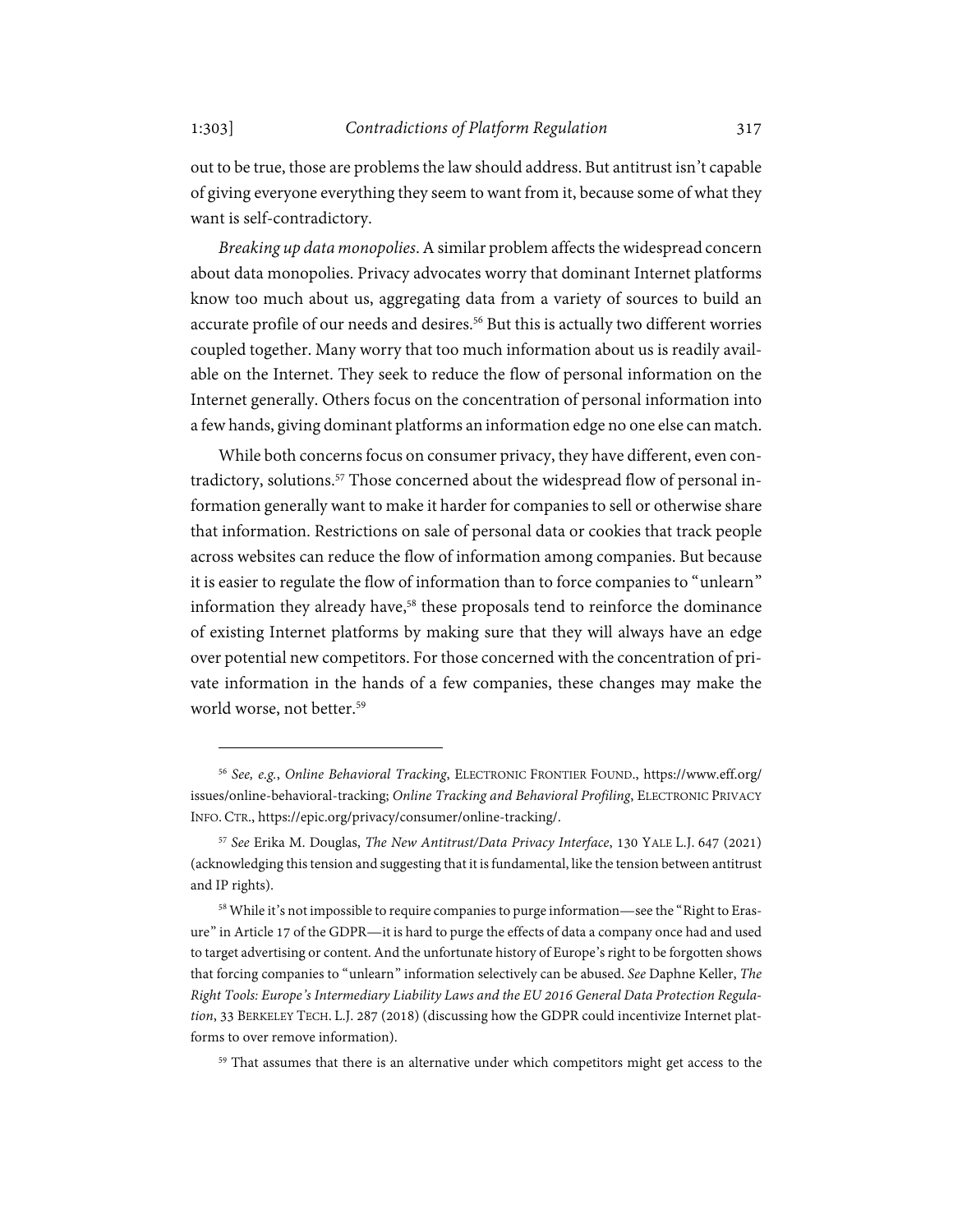# 318 *Journal of Free Speech Law* [2021

Conversely, those concerned with concentration of data on the Internet may want to break up the big data monopolies, if not the companies themselves. Doing so may reduce the dominance of incumbent Internet platforms, but it is likely to do so by broadening, not restricting, the flow of private information. That is most clearly true of efforts to break up the Internet monopolies outright. But even efforts to combat the control those dominant firms have over personal data involve making sure that they don't end up with more access than their competitors, for instance by regulating exclusive deals among firms or by allowing user data portability or efforts to scrape sites to build interoperable ones.<sup>60</sup> Each of these approaches, however, is likely to involve more personal data in the hands of more companies, since new entrants will be unable to compete effectively against incumbents without access to the same data they have. That may be a good thing, but it is unlikely to be what privacy advocates want. Indeed, Google had to put off its Privacy Sandbox initiative to phase out third-party cookies—something privacy advocates would like—because UK antitrust authorities thought that interfering with thirdparty cookies could cement Google's market dominance.<sup>61</sup>

*Encryption and access to data*. Another cluster of contradictory efforts to regulate the Internet relates to cybersecurity and law enforcement. Cybersecurity is a real problem, as the recent Russian hack of major U.S. government and private systems shows.<sup>62</sup> But government cybersecurity policy wants contradictory things from the Internet. On the one hand, we want to stop hacks and data breaches. Numerous states have passed laws imposing obligations on companies that are subject to a data breach, and courts have punished companies that ran insecure systems or allowed private user information to be exposed.<sup>63</sup> And an important centerpiece of

information they need. I discuss such an alternative in Part II.C., *infra*.

 $60$  For a discussion of the privacy risks to data portability and interoperability, see Gus Hurwitz, *Digital Duty to Deal, Data Portability, and Interoperability* (working paper 2021).

<sup>61</sup> Bryan Koenig, *Google Delays Putting Lid on Third-Party Cookie Jar*, LAW360, June 24, 2021.

<sup>62</sup> David E. Sanger et al., *Scope of Russian Hacking Becomes Clear: Multiple U.S. Agencies Were Hit*, N.Y. TIMES, Dec. 15, 2020.

<sup>&</sup>lt;sup>63</sup> The National Conference of State Legislatures keeps an updated list of the security breach notification laws in every U.S. state and territory. *Security Breach Notification Laws*, NCSL, https:// www.ncsl.org/research/telecommunications-and-information-technology/security-breach-notification-laws.aspx. *See also* Joseph F. Yenouskas & Levi W. Swank, *Emerging Legal Issues in Data Breach Class Actions*, 73 BUS. LAW. 475 (2018) (discussing how courts have recently been more willing to find standing and deny motions to dismiss in data breach class action lawsuits.).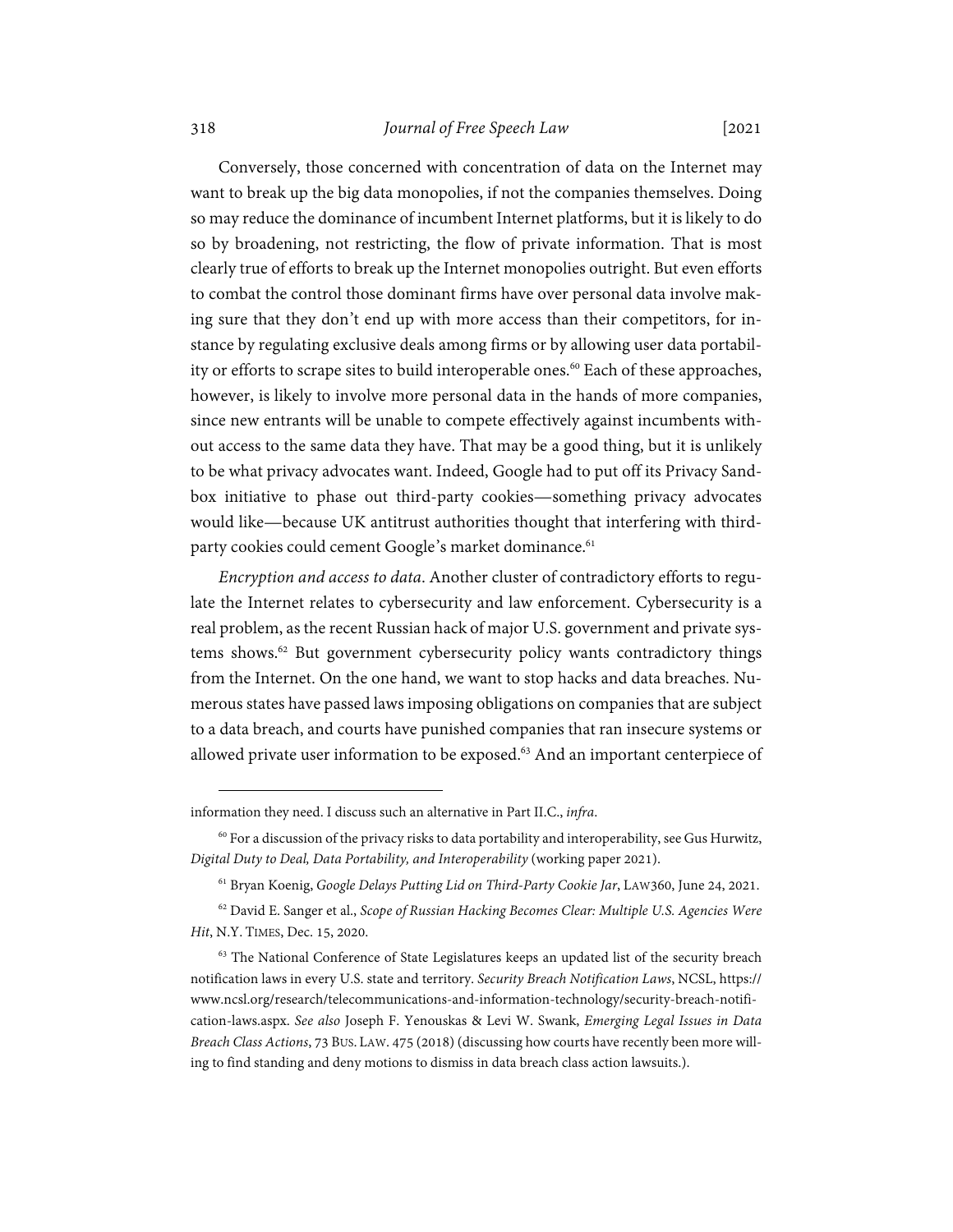government cybersecurity policy is deterring and limiting harm from foreign government cyberattacks like Russia's recent SolarWinds attack that breached many public and private systems.<sup>64</sup>

Effective cybersecurity means strong, end-to-end encryption.<sup>65</sup> But when tech companies responded to security threats by securely encrypting communications platforms like Apple phones and WhatsApp,<sup>66</sup> the government objected. Law enforcement, it turns out, wants to make sure it has a back door into our phones and our text messages,<sup>67</sup> and if there isn't one it has even tried to force tech companies to build it.<sup>68</sup> This is a battle that has been continuing for a quarter century, since the government tried to build a backdoor into digital phone technology in the 1990s.<sup>69</sup> The issue then was secret communications supporting terrorism, while more recently it tends to be child sexual abuse or, even more recently, white supremacy. But the claim is the same: People will use encryption to hide the bad things they are doing, so law enforcement must have the power to break encryption.

The problem is that we can't have it both ways. Building insecure systems means those systems are more likely to be hacked. And building insecure systems so the government can collect data from them just increases the likelihood that hackers will get that information from the government, as the Russians likely did

<sup>67</sup> *See* Lawful Access to Encrypted Data Act, S. 4051, 116th Cong. (2020); David Uberti, *Cybersecurity Experts Take Aim at Senators Over Encryption*, WALL ST. J., July 8, 2020.

68 The FBI tried and failed to force Apple to unlock the phone of a suspect in the 2015 San Bernardino terrorist attack. Eric Lichtblau & Katie Benner, *Apple Fights Order to Unlock San Bernardino Gunman's IPhone*, N.Y. TIMES, Feb. 17, 2016; *The FBI Wanted a Backdoor to the IPhone. Tim Cook Said No*, WIRED (Apr. 16, 2019), https://www.wired.com/story/the-time-tim-cookstood-his-ground-against-fbi/.

<sup>64</sup> Jody Westby, *Russia Has Carried Out 20-Years of Cyberattacks that Call for International Response*, FORBES, Dec. 20, 2020.

<sup>65</sup> That's not all it means. Many other things are required for effective cybersecurity. *See generally* WILLIAM STALLINGS, EFFECTIVE CYBERSECURITY: A GUIDE TO USING BEST PRACTICES AND STANDARDS (Addison-Wesley Professional Jul. 2018); Alan Z. Rozenshtein, *Wicked Crypto*, 9 UC IRVINE L. REV. 1181 (2018–2019). But encryption is a vital first step.

<sup>66</sup> Both WhatsApp and Apple's iMessage feature end-to-end encryption. *WhatsApp FAQ - About End-to-End Encryption*,WHATSAPP.COM, https://faq.whatsapp.com/general/security-andprivacy/end-to-end-encryption/?lang=en (last visited Jan. 16, 2021); *IMessage and FaceTime & Privacy*, APPLE SUPPORT, https://support.apple.com/en-us/HT209110 (last visited Jan. 16, 2021).

<sup>69</sup> Steven Levy, *Battle of the Clipper Chip*, N.Y. TIMES, Jun. 12, 1994.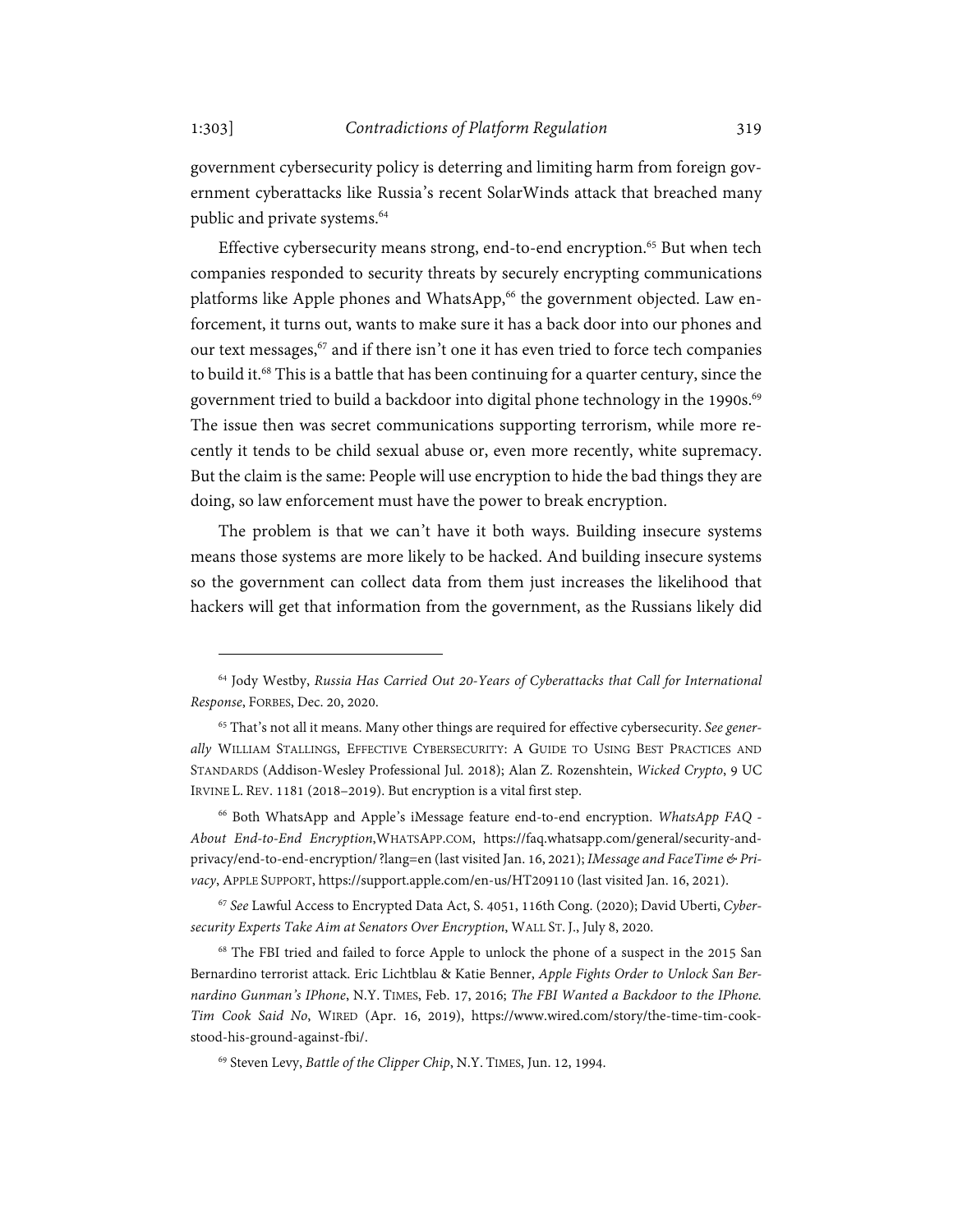in 2020.70

#### *B. Contradictory Rules*

The contradictions of platform regulation aren't limited to proposals to regulate in different directions. Sometimes the contradictions show up in laws that themselves require inconsistent things, or at least things in considerable tension with each other. Many of these instances come from the EU, which has done much more than the US to regulate the Internet, and has therefore exposed more of the latent contradictions of platform regulation.

*Retaining and Destroying Data*. In an effort to protect privacy online, the European Union has adopted a number of rules that prevent Internet companies from retaining personal data beyond a certain period<sup> $71$ </sup> and require them to remove accurate information from both private databases and the public record under the socalled "right to be forgotten."72 Refusing to let companies keep data is a defensible if controversial policy choice, one that will make research and data targeting harder but may also further the goal of protecting individual privacy.<sup>73</sup>

The simplest way to comply with this rule is also the most privacy protective: A site could just not keep personal information at all. Some sites, for instance, don't require registration under a real name and don't log IP addresses.<sup>74</sup> The EU quickly discovered, however, that while it wanted information about people to be forgotten it also wanted access to that very information for a variety of purposes, including law enforcement. So the EU not only required Internet companies to delete data after a certain period, it also required them to collect that same data in the first place and keep it for a minimum period! Starting in 2006, the EU Data Retention Directive required companies to collect and keep electronic communications data for

<sup>70</sup> For discussion, see Lemley, *Splinternet*, *supra* note 31.

<sup>71</sup> *Data Retention Across the EU*, EUROPEAN UNION AGENCY FOR FUNDAMENTAL RIGHTS (Jul. 13, 2017), https://fra.europa.eu/en/publication/2017/data-retention-across-eu.

<sup>72</sup> *See supra* note 58.

<sup>&</sup>lt;sup>73</sup> The right to be forgotten furthers the more dubious purpose of allowing people to escape their past by not letting anyone find out about past misdeeds.

<sup>74</sup> Gmail, Parler, AutoAdmit, and (until recently) reddit all allow anonymous accounts that cannot be traced to IP addresses.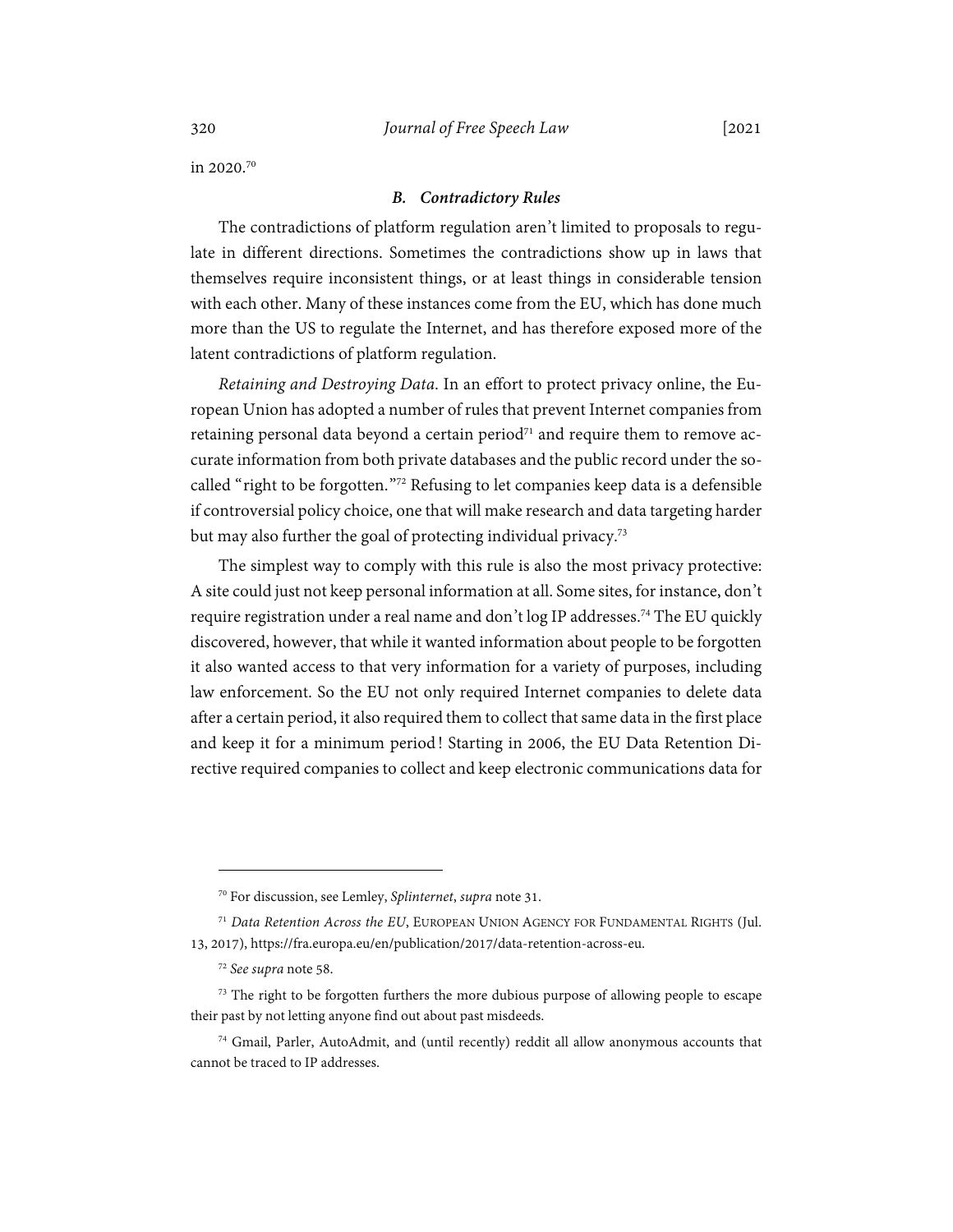no less than 6 months and no more than 24 months.75

The contradiction reflects two legitimate but opposing policy goals: Governments want to track people online for what they consider good purposes but don't want others to track people online for purposes we don't like.

*Geoblocking*. EU rules forbid various types of content that other countries permit, such as the sale of Nazi flags and memorabilia and access to truthful news stories challenged under the right to be forgotten. While European courts have tried at various points to impose those restrictions on the world at large,<sup>76</sup> they have generally not succeeded. Instead, they have settled for a regime in which Internet companies deliver different content and search results to European citizens than to Americans.77 The EU was one of the first to require American Internet companies to engage in geoblocking—identifying the location of an Internet user and refusing to serve them certain data based on that location.78 And the 2020 *Schrems* decision from the EU imposes geoblocking on a truly massive scale, striking down the US-EU Privacy Shield agreement and requiring that every company that communicates information about any EU citizen determine the geographic location of the recipient and ensure that the data isn't going to the US.79 Geoblocking changes the Internet from a shared experience to one tailored to the laws and norms of any given country. That can sometimes be justified, but it can also be a way to foment censorship and dash the connective promise of the Internet.<sup>80</sup>

<sup>75</sup> *Data Retention across the EU*, *supra* note 71. That requirement was modified by a CJEU decision in 2016, *Digital Rights Ireland*. Retention of data is now optional, not required, except in the UK. *See id*.

<sup>76</sup> *See* Yahoo! Inc. v. La Ligue Contre Le Racisme et L'Antisemitisme, 145 F. Supp. 2d 1168 (N.D. Cal. 2001); Olivia Goldhill, *France is Now Censoring Your Google Search Results, Wherever You Are*, QUARTZ (Sept. 21, 2015), https://qz.com/507040/france-is-now-censoring-your-googlesearch-results-wherever-you-are/; *but see* Google LLC v. CNIL, 2019 EUR-Lex CELEX No. 62017CJ0507 (Sept. 24, 2019) (finding GDPR's Right to be Forgotten did not apply outside EU);

<sup>77</sup> Glawischnig-Piesczek v. Facebook Ireland, C18/18 (CJEU 2019).

<sup>78</sup> *Geo-Blocking*, EUROPEAN COMMISSION, https://ec.europa.eu/digital-single-market/en/geoblocking.

<sup>79</sup> *Data Protection Commissioner v. Facebook Ireland Ltd and Maximillian Schrems*, 2020 EUR-Lex CELEX No. 62018CJ0311 (July 16, 2020).

<sup>80</sup> Lemley, *Splinternet*, *supra* note 31; Peter Yu, *A Hater's Guide to Geoblocking*, 25 B.U. J. SCI. &TECH. L. 503 (2019).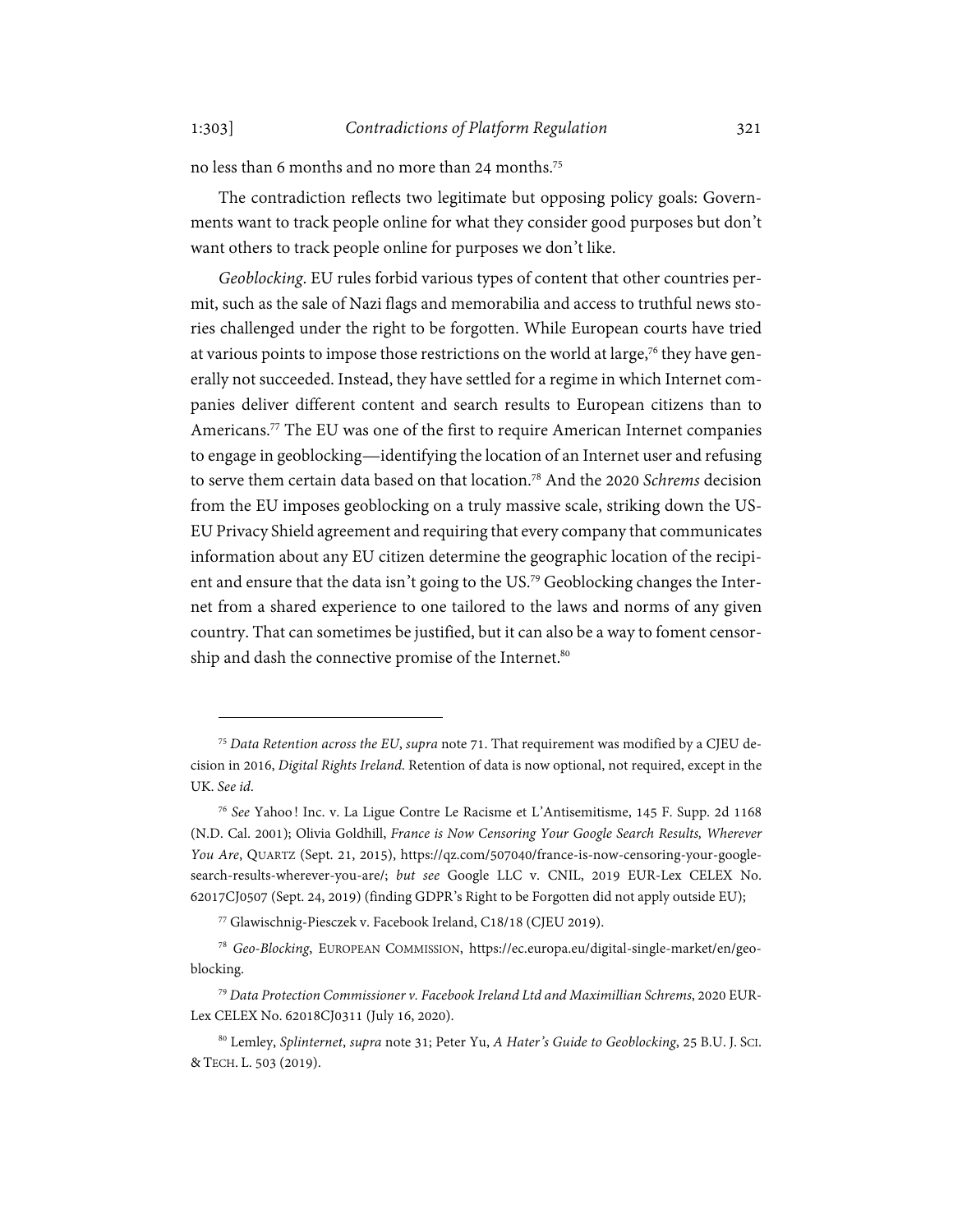Ironically, the EU, which was a leader in pushing geoblocking, was also the first government to seek to ban geoblocking, at least within Europe. The European Commission in 2018 forbade "unjustified geoblocking" of copyrighted or other online content.<sup>81</sup> It did so in part to target price discrimination, but also to encourage free movement within the EU. Under this rule, companies had to allow users to access the content they could reach in their home country, even if they didn't have copyright licenses that extend to transmission outside that home country, and can't discriminate based on price.<sup>82</sup> Geoblocking, then, is both required of US companies who wish to comply with EU law and potentially illegal when done to comply with national copyright rights in the EU.<sup>83</sup>

As with data retention, geoblocking rules reflect legitimate but opposing goals: Governments want to tailor the regulation of the Internet to meet different national norms so it doesn't simply default to the most restrictive national regime, but they don't want any of the disadvantages of having their citizens treated differently than those in other countries.

*Linking to news sites*. Article 15 of the EU Digital Single Market directive, enacted in 2017, aims to direct more money from Internet companies to news sites.<sup>84</sup> The target of its ire is Google News, which uses algorithms to identify and link to news content that news organizations have voluntarily made available for free online. Google News copies the headline from those articles so users can see what

<sup>81</sup> *Geo-Blocking*, *supra* note 78.

<sup>82</sup> *Id*. For a discussion of the copyright issues, see Juha Vesala, *Geoblocking Requirements in Online Distribution of Copyright-Protected Content: Implications of Copyright Issues on Application of EU Antitrust Law*, 25 MICH. ST. INT'L L. REV. 595 (2017).

<sup>&</sup>lt;sup>83</sup> The Court of Justice of the European Union annulled the Commission's order in December 2020, but it did so on the basis that the order violated the principle of proportionality by nullifying existing contracts that drew geographic boundaries around licenses, leaving open the possibility that a prospective rule would be upheld. Groupe Canal + v. European Commission, 2020 C-132/19 P. And the Commission has fined gaming platforms for engaging in geoblocking even after the *Groupe Canal* decision. Wesley Yin Poole, *European Commission fines Valve and five publishers €7.8m for geo-blocking Steam games*, EUROGAMER, Jan. 20, 2021, https://www.eurogamer.net/articles/2021- 01-20-european-commission-fines-valve-and-five-publishers-7-8m-for-geo-blocking-steamgames.

<sup>84</sup> Directive (EU) 2019/790, 2019 EUR-Lex CELEX No. 32019L0790 at Art. 15; *What is the New Copyright Directive About?*, EUROPEAN COMMISSION, https://ec.europa.eu/commission/presscorner/detail/en/MEMO\_19\_1151.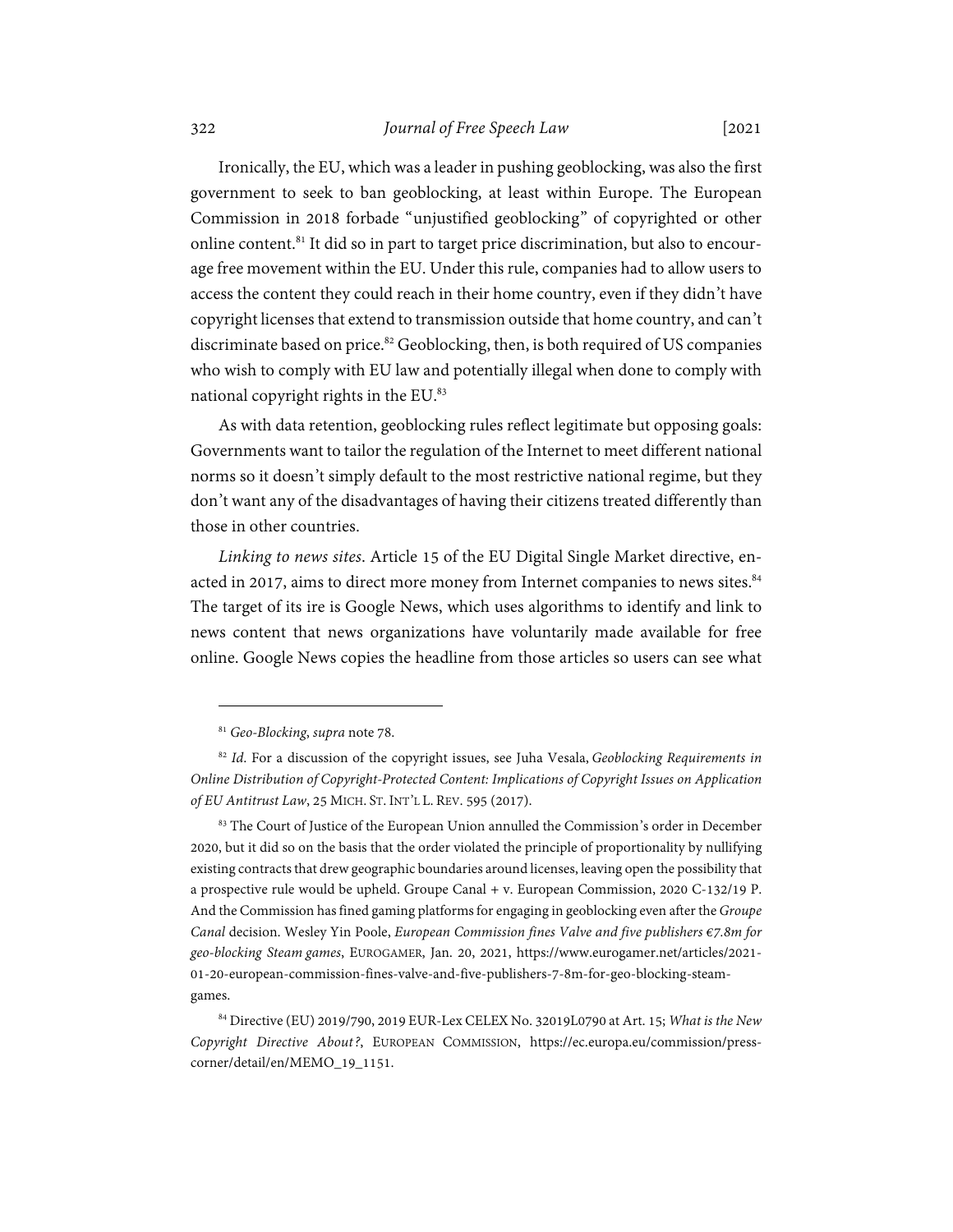they are being linked to. Article 15 declares the use of the headline to identify the linked story to be an act of copyright (or possibly quasi-copyright) infringement.<sup>85</sup>

Google makes no profit off Google News, which runs without the ads that power and monetize the rest of its site. So when the EU declared that a search engine linking to publicly-available news stories was an act of copyright infringement, Google complied with the new law, dropping its links to European news sites covered by the law.<sup>86</sup>

The news sites that supposedly benefited from the new law were aghast. They almost all provide news content online for free, generating revenue from advertising on the site. And as much as half of the traffic on those news sites comes from Google News links.<sup>87</sup> Once Google complied with the new law, removing the headlines and news snippets, their site traffic—and their advertising revenues dropped precipitously.<sup>88</sup>

No problem. The European news organizations promptly went to court to get an order *requiring Google News to link to them*, even though that act was now—at their insistence—copyright infringement. And since it was copyright infringement, well, Google should have to pay for its (now required) act of infringement. The EU rule under article 15 is now "don't use our stuff without paying, but you must use our stuff." But it gets worse. Google entered into an agreement with news media to pay them for promoting their articles for free. Whereupon France decided that Google wasn't paying *enough* money to the people who agreed to accept the pay-

<sup>85</sup> For criticism of the article at the time, see Lionel Bently et al., *Strengthening the Position of Press Publishers and Authors and Performers in the Copyright Directive: A Study Commissioned by the European Parliament* (2017).

<sup>86</sup> Julia Horowitz, *Google Will Remove News Previews Rather than Pay News Publishers in Europe*, CNN (Sept. 25, 2019), https://www.cnn.com/2019/09/25/tech/google-france-copyright-news/ index.html.

<sup>87</sup> Adam Sherk, *How Much Google News Traffic Do Publishers Get? Here's Data on 80 News Sites*, ADAM SHERK (Dec. 9, 2014), https://www.adamsherk.com/seo/google-news-traffic-for-newssites/.

<sup>88</sup> Abner Li, *Google Reveals 45% Traffic Decline to News Sites w/ Snippet-less Search Results Due to EU's Article 11*, 9TO5GOOGLE (Feb. 6, 2019), https://9to5google.com/2019/02/06/google-trafficdecline-eu-article-11/. Article 11 was renumbered Article 15 in the final version of the European Copyright Law.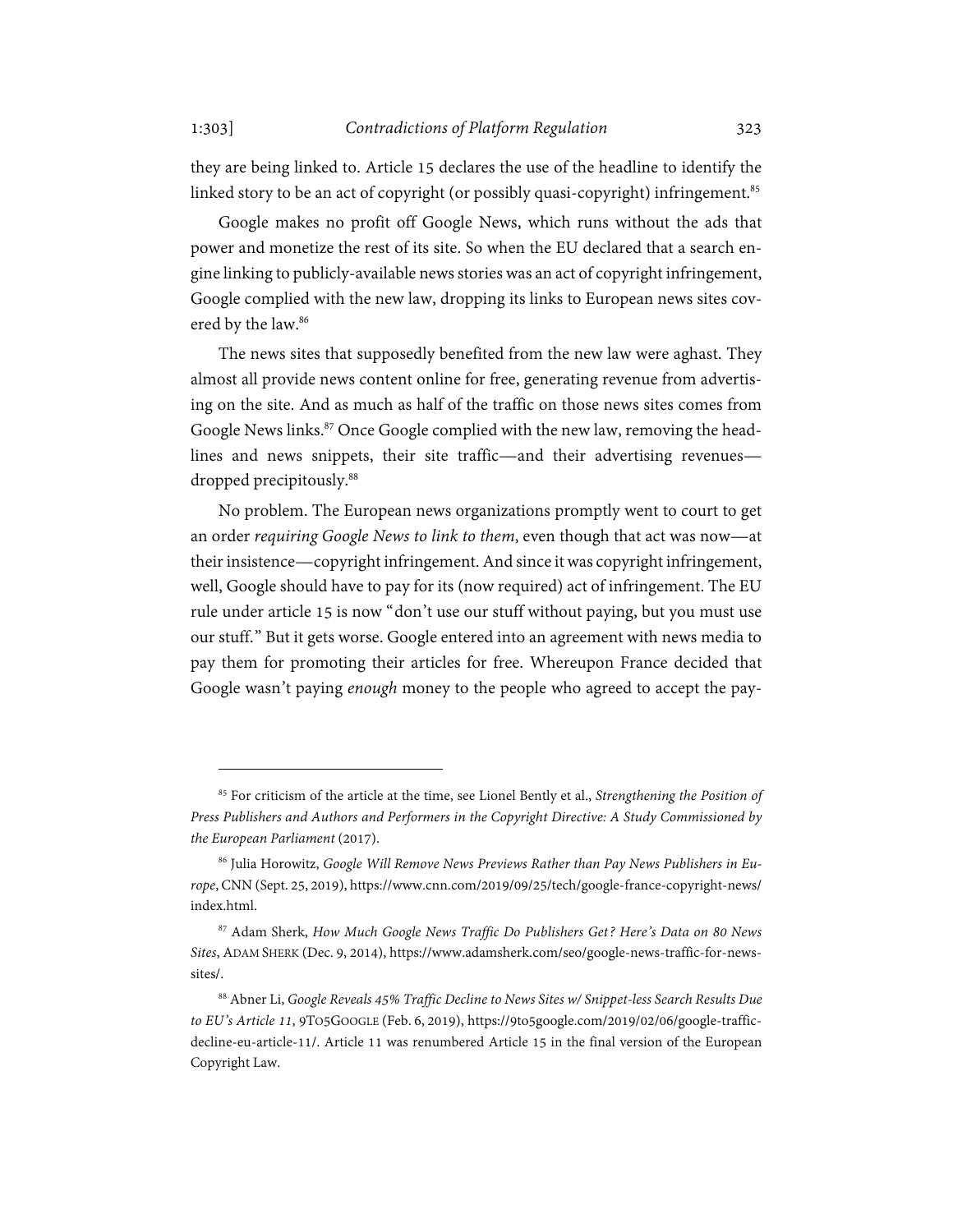ment. French authorities held that Google was not only required to infringe copyrights and required to pay for doing so, but that not paying enough is an antitrust violation.<sup>89</sup> France fined Google \$593 million for not paying enough money and required them to negotiate a sweeter deal with the news organizations than the one those organizations had already agreed to.

Unlike the other contradictions I have discussed, this one isn't animated by legitimate interests on both sides. It is arguably "the dumbest shakedown in the history of dumb shakedowns."90 It is, perhaps, motivated by the laudable goal of supporting news organizations, but it does so by demanding that they get to have their cake and eat it too. I include it here because it demonstrates most overtly what is actually behind a lot of the contradictions I have discussed—the desire to have the benefits of a regulatory policy without paying the costs.

# **II. IS THERE A WAY FORWARD?**

What are we to make of these fundamental contradictions in basic efforts to regulate the Internet? Are contradictions inherent in the very idea of regulating the Internet? Does it mean we should give up the idea of regulation altogether?

I wouldn't go that far. But I do think the fact that serious efforts to regulate the Internet tend to contradict each other should make us wary about rushing into regulation. Real regulation of technology platforms is likely to require difficult tradeoffs, giving some people what they want but making things worse in other respects. Sometimes the right response to that is to forebear from regulation altogether. Other times regulation may be necessary, but we need to go into it with eyes open, understanding the harm it will likely cause. Finally, the nature of these tradeoffs, and the demand for contradictory things from platform regulation, may ironically point the way towards the kind of regulation we do need. I elaborate each of these points below.

#### *A. Don't Just Do Something! Stand There!*

Sometimes the contradictory nature of demands for platform regulation should

<sup>89</sup> *See* Gaspard Sebag, *Google Fined \$593 Million in French Warning to Pay for News*, BLOOM-BERG LAW NEWS, July 13, 2021; Giuseppe Colangelo, *Enforcing Copyright Through Antitrust? A Transatlantic View of the Strange Case of News Publishers Against Digital Platforms* (working paper 2021).

<sup>90</sup> Said by George Clooney, in *Out of Sight* (Universal Pictures 1998).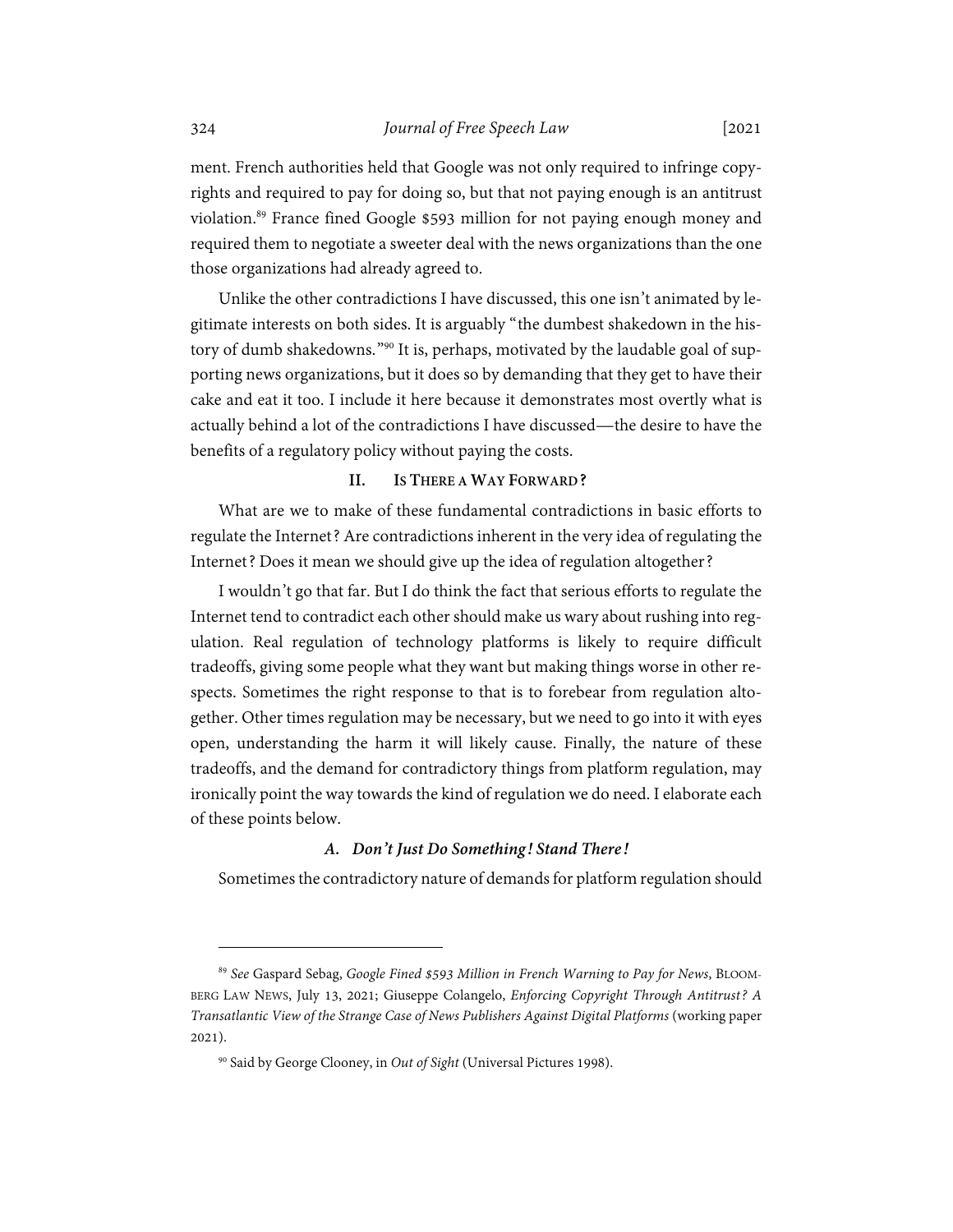cause us to step back and reconsider whether we need regulation at all. That is particularly true when the regulations don't just create tensions, but affirmatively demand that Internet platforms act in opposite ways.

*Section 230.* Section 230 reform is the best example here. Section 230 gives Internet platforms immunity from liability for content posted on their site by someone else. That gives those platforms the freedom to decide whether and to what extent they want to police content on their sites, and to do so in different ways. Some, like Facebook, ban nudity, try to weed out false factual claims on certain high-profile political issues, and demand that people post under their real names. YouTube, by contrast, allows nudity but not pornography.<sup>91</sup> Others, like Twitter, impose some of the same limits but allow anonymous posting. Still others impose little or no restriction at all on what people (or bots) can say on their platforms.<sup>92</sup> Section 230 allows companies to make those different choices.<sup>93</sup>

Perhaps there is a "right" model of what should be allowed on the Internet, but if there is, we certainly haven't agreed on it as a society.<sup>94</sup> And even if we did agree, it isn't likely to be something the government itself could constitutionally implement outside of limited circumstances.<sup>95</sup> The fact that people want platforms to do

<sup>91</sup> *Nudity & Sexual Content Policies*, YOUTUBE HELP, https://support.google.com/youtube/answer/2802002?hl=en. The goal here is to allow nudity in educational but not salacious contexts, and to avoid some of the controversies Facebook ran into for banning pictures of women breastfeeding and the like. That seems a reasonable goal, though I wish them good luck drawing that line.

 $92$  Parler is a notable example here, though at this writing it is mostly inaccessible.

<sup>93</sup> On the complexity of modern content moderation, see TARLETON GILLESPIE, CUSTODIANS OF THE INTERNET (2018).

<sup>&</sup>lt;sup>94</sup> There may be broader consensus on certain restrictions on speech that go beyond what the law already prohibits. Congress amended section 230 to strip immunity from sites that were hosting sex trafficking, for instance. FOSTA/SESTA, 132 Stat. 1253 (2018). And perhaps there is a similar consensus against revenge porn. *See* Danielle Keats Citron & Mary Anne Franks, *Criminalizing Revenge Porn*, 49 WAKE FOREST L. REV. 345 (2014). But section 230 already denies immunity for criminal activity.

<sup>95</sup> Reno v. ACLU struck down portions of the Communications Decency Act that regulated offensive content online. 512 U.S. 844 (1997). Section 230 was also enacted as part of that Act, but wasn't challenged in *Reno v. ACLU*. The current Democratic proposal to strip section 230 immunity from certain forms of protected speech but not others (the SAFE TECH Act), Rebecca Kern, *Senate Democrats Renew Tech Liability Shield Overhaul Effort*, BLOOMBERG LAW NEWS, Feb. 5, 2021, seems constitutionally suspect to me, since it is at least content-based and likely viewpoint-based. *See*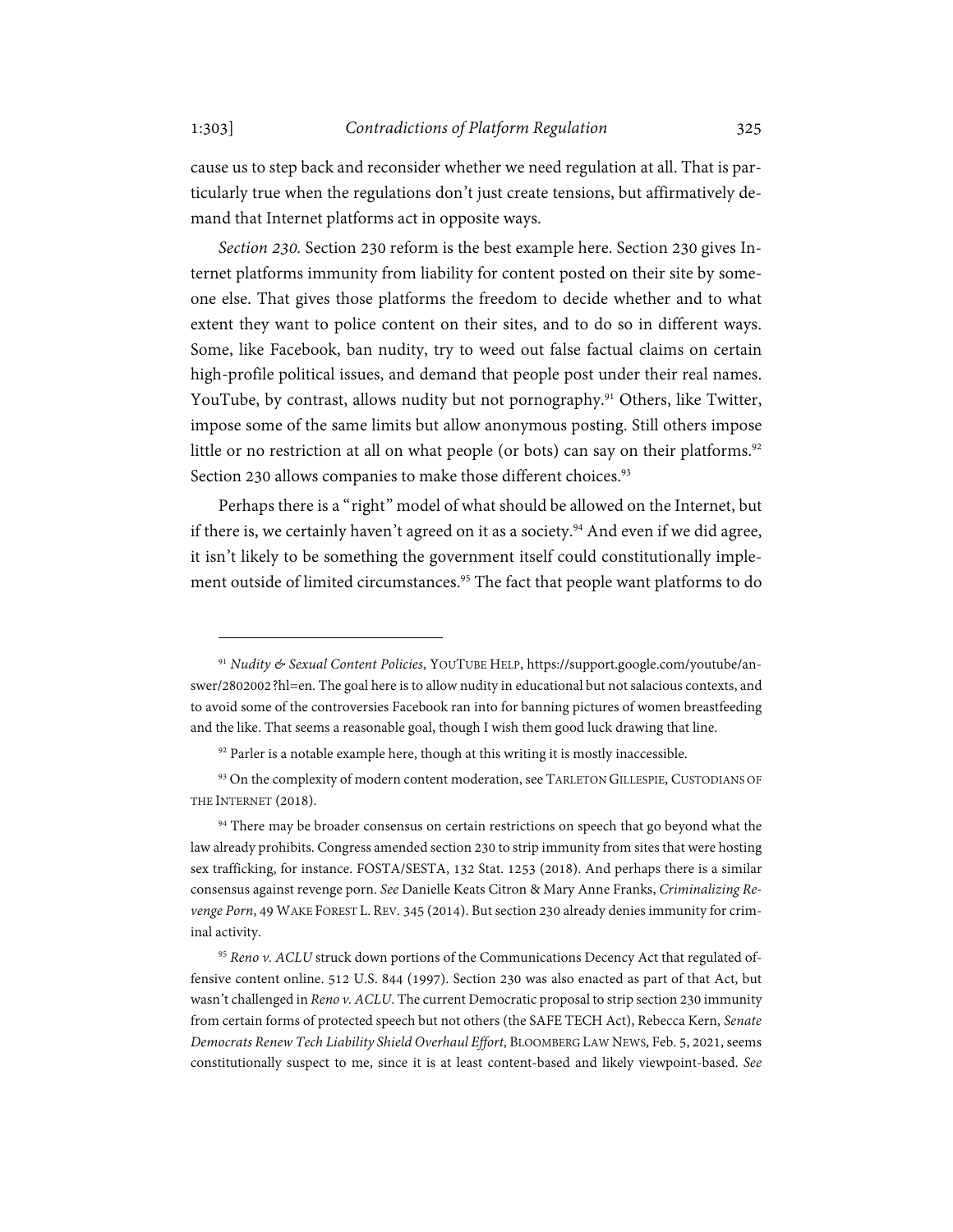fundamentally contradictory things is a pretty good reason we shouldn't mandate any one model of how a platform regulates the content posted there—and therefore a pretty good reason to keep section 230 intact.<sup>96</sup> As Eric Goldman notes, we already have—and use—an amazing array of different tools to moderate content to a greater or lesser extent.<sup>97</sup> That flexibility is a good thing.

Of course, that assumes that there will *be* different models. Many of the frustrations people feel about platform content regulation stem from the fact that a few platforms have enormous power over what people see and read. That power is indeed an issue; more on that below.<sup>98</sup> But I worry that even the more moderate pro-

<sup>96</sup> *See* Eric Goldman, *Dear President Biden: You Should Save, Not Revoke, Section 230*, https:// papers.ssrn.com/sol3/papers.cfm?abstract\_id=3765247; Eric Goldman, *How the Latest Section 230 Proposal Could Reshape the Online Ecosystem*, RECORDER, Feb. 10, 2021 (arguing that enacting restrictions like the SAFE TECH Act will discourage the posting of user-generated content). *Cf.*  Ashutosh Bhagwat, *The Law of Facebook*, 54 U.C. DAVIS L. REV. 2353 (2021) (pointing to tensions between privacy and content moderation and arguing that the contradictions suggest a hands-off attitude towards Facebook altogether).

Others have suggested different, more modest changes to section 230. Congress enacted a limited exemption in 2018 that creates liability for sites that promote sex trafficking. Stop Enabling Sex Traffickers Act, codified at 47 U.S.C. §230. Greg Dickinson would target Internet companies that actually generate content rather than hosting content produced by someone else. Gregory M. Dickinson, *Rebooting Internet Immunity*, 89 GEO. WASH. L. REV. 347 (2021). My view is that section 230 already draws the distinction he suggests. But a further discussion of these narrower proposals is beyond the scope of this article.

97 Eric Goldman, *Content Moderation Remedies*, \_\_ MICH.TECH. L.REV. \_\_ (forthcoming 2021) (documenting "dozens of remedies that Internet services have actually imposed" and explaining how different responses balance competing interests differently).

<sup>98</sup> *See infra* notes in II.C.

Ashutosh Bhagwat, *Do Platforms Have Editorial Rights?,* 2021 J. FREE SPEECH L. 97 (2021); Christopher Yoo, *The First Amendment Rights of Common Carriers: Net Neutrality, Privacy, and Beyond,*  2021 J. FREE SPEECH L. 463 (2021); Daphne Keller, *Amplification and Its Discontents: Why Regulating the Reach of Online Content Is Hard,* 2021 J. FREE SPEECH L. 227, 259–60 (2021); Berin Szóka, *Antitrust, Section 230 & the First Amendment*, 2 CPI CHRONICLE 49 (Spring 2021). *But see* Eugene Volokh, *Treating Social Media Platforms as Common Carriers?,* 2021 J. FREE SPEECH L. 377 (2021) (suggesting that a must-carry law for content might be constitutional). *Cf.* Julie E. Cohen, *From Lex Informatica to the Control Revolution*, 36 BERKELEY TECH. L.J. \_\_ [draft at 9-10] (forthcoming 2022) (noting political shifts in who is willing to regulate speech based on changes in who deplatforming targets; "none of these arguments reckons adequately with underlying transformation in the structure of speech environments").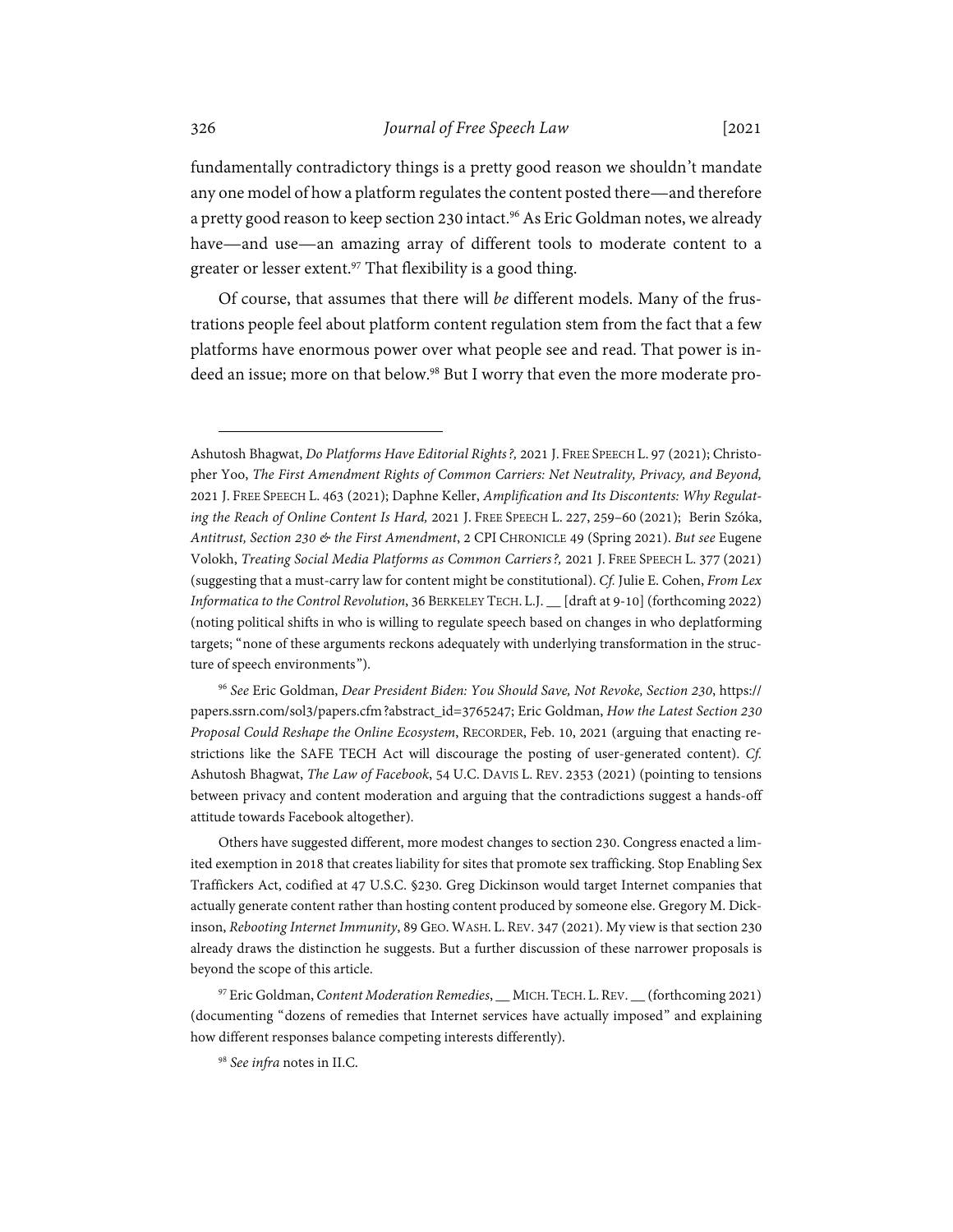posals to limit section 230 immunity will end up entrenching rather than undermining the power of incumbent networks. Facebook and Google already employ tens of thousands of people full time reviewing content.<sup>99</sup> Changes in the law might force them to employ more. But no new competitor is likely to be able to match that number. A law that requires them to do so makes it harder to break into the alreadyconcentrated tech markets.

*Newspaper link tax.* The European newspaper link tax is another example where the self-contradictory nature of the proposed regulations indicate that regulation is not a good idea at all. The fact that Europe felt the need to change copyright law to declare it illegal to link to a public web page, and then to demand that Google do the very thing it has just declared illegal so that it could force Google to pay for the privilege, strongly suggests that the point of this regulation wasn't to enforce copyrights at all. Europe wanted to transfer money from tech companies (which have it) to news media. That might or might not be a desirable goal. But it is properly the goal of a tax system, not a justification for creating a new regulation and then demanding that tech companies (1) violate that new regulation and (2) pay the price for that mandatory violation.

It is also likely to be counterproductive if the goal is to promote high-quality traditional media. Arguably the biggest problem with online news is the "clickbait" nature of headlines. An advertising-based system rewards impressions, and lurid, outlandish, often misleading headlines draw the most impressions. A tax based on click-throughs to "news" sites is likely to reward those who write the most clickbait-y headlines, not those who do the most serious reporting. This will make the problem worse, not better.

In both cases, those behind these regulations may or may not have legitimate interests in getting tech companies to behave differently. But the contradictory nature of their approaches suggests regulation is not the way to achieve those interests.

# *B. Tough Choices*

Not all contradictory platform regulation proposals offer good reason to reject regulation altogether, however. Sometimes the contradictions in platform regulation proposals reflect, not the futility or absurdity of the idea of regulation, but the

<sup>99</sup> April Glaser, *Want a Terrible Job? Facebook and Google Might be Hiring*, SLATE (Jan. 18, 2018), https://slate.com/technology/2018/01/facebook-and-google-are-building-an-army-of-content-moderators-for-2018.html.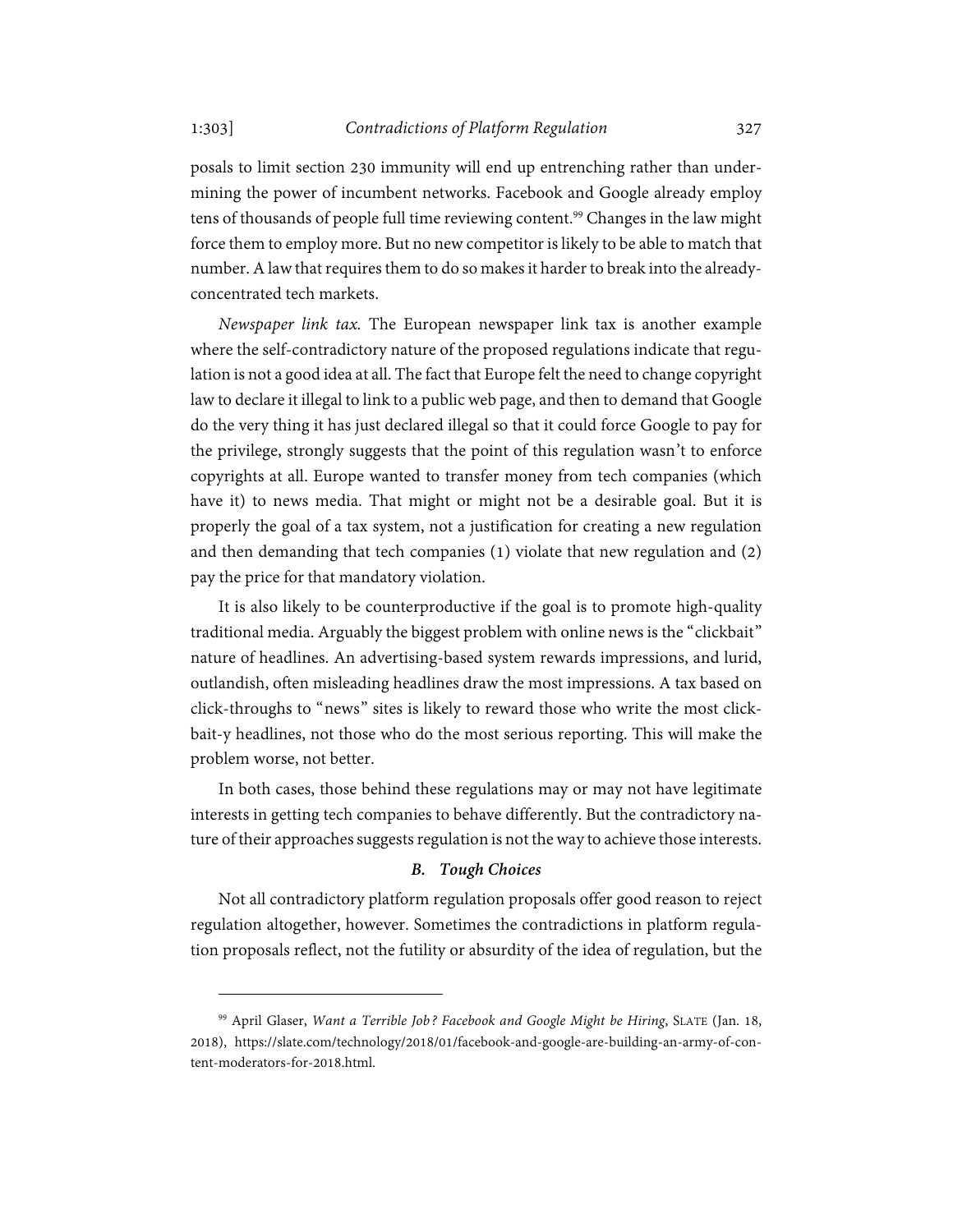fact that regulating complex industries like online intermediaries involves tough policy tradeoffs. Sometimes there are good policy arguments on both sides. But the contradictions of these regulatory proposals mean that we can't just say "regulate" and get the best of all possible worlds. We need to choose one benefit at the expense of the other, or balance the two, accepting, for instance, less privacy in order to have more competition or vice versa.

The debate over encryption and government access to data is a good example of these tradeoffs. Governments have legitimate (though also illegitimate) reasons to want to access private data in the hands of individuals and tech platforms. But those platforms and their users also have good reason to want secure encrypted communications. We can't have both. The more we weaken encryption with limits, backdoors, or chokepoints, the easier it is for law enforcement to get the information it wants—but the easier it is for hackers to do the same. If we want the strongest possible cybersecurity, we need to accept that that means that no one including law enforcement—may have access to encrypted data and communications. If we want more effective law enforcement tools, by contrast, we need to accept that we are making it easier for hackers to get access to our sensitive data, either from the user themselves or from the central government collection points. We might choose one side or the other, but there are also many different places in between we could strike the balance.

Data retention reflects a similar tradeoff. The European Union doesn't want companies to keep too much data about their customers for too long, because they fear the privacy intrusion reliance on that data will entail. But they also want tech companies to keep the same data so they can access it for law enforcement purposes. The result has been a curious compromise in which companies are required to keep data for a certain period but forbidden from keeping it for much longer.<sup>100</sup> That doesn't fully satisfy the interests of law enforcement or the interests of privacy advocates. But given that they want incompatible things, it might be the best compromise possible.

In other circumstances, compromise may not be possible, and regulators will have to choose among competing policy goals. I think this is likely true of data monopolies and the advertising market. There are reasons to think those markets are being monopolized, resulting in a less competitive advertising market and higher

<sup>&</sup>lt;sup>100</sup> See supra note 75 and accompanying text.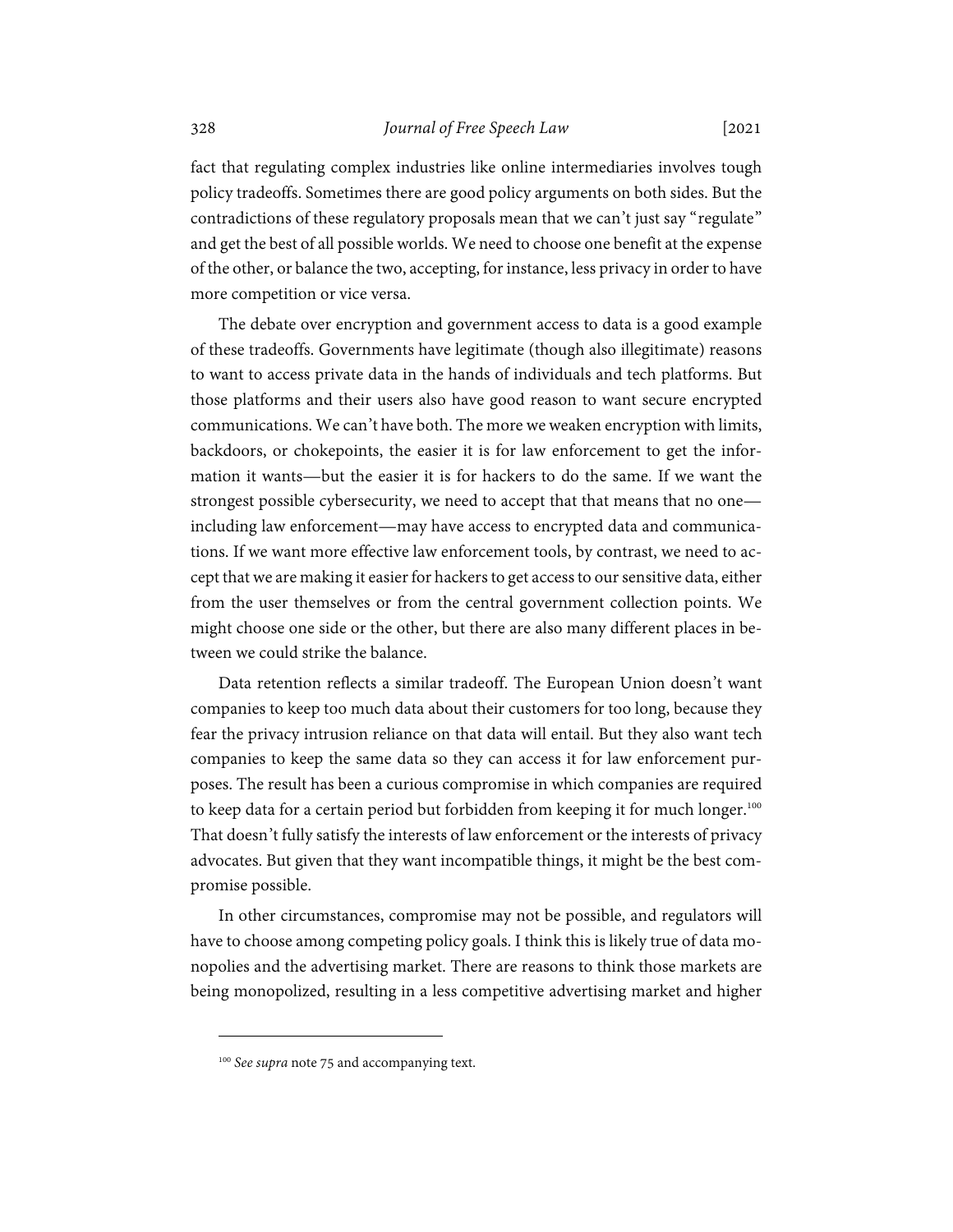### 1:303] *Contradictions of Platform Regulation* 329

prices to advertisers and giving incumbents a structural advantage over those who lack access to users' personal data. That seems something we might want to correct. But doing so would make other problems worse. Advertisers could place ads more cheaply in a competitive market, but that would probably mean passing less money on to news organizations and others who depend on that revenue (and who have been behind things like Europe's newspaper link tax).<sup>101</sup> To be fair, a competitive market might reduce the intermediary charge a Google or Facebook can take, potentially allowing cheaper advertising rates without reducing how much gets passed on to the sites where the advertising is placed. On the other hand, in a competitive intermediary placement market each intermediary would have less information with which to effectively target ads, reducing their efficacy and therefore the revenue they would generate.<sup>102</sup> Predicting which of these effects would predominate is hard.

Breaking up data monopolies presents a clearer choice. Today we have a few dominant companies who know us intimately and can deliver us the information (and ads) we want. But we are beholden to them. We could solve the dominance problem by mandating the sharing of our data, perhaps introducing effective competition in the platform market but also reducing our privacy significantly by allowing many different companies to know everything about us.<sup>103</sup> Allowing what some have called "adversarial interoperability"<sup>104</sup> would permit the development of effective competitors to companies like Facebook, for instance, by requiring it not to close off its APIs to potential competitors,<sup>105</sup> allowing consumers to port their

<sup>&</sup>lt;sup>101</sup> Directive (EU) 2019/790, 2019 EUR-Lex CELEX No. 32019L0790 at Art. 15.

<sup>&</sup>lt;sup>102</sup> It's hard to know how much better contextual advertising is than the traditional, untargeted kind; studies point in different directions. But the Internet has made hundreds of billions of dollars on the belief that it is.

<sup>&</sup>lt;sup>103</sup> *See supra* note 50 (citing proposals for such forced sharing).

<sup>104</sup> Thomas Kadri, *Digital Gatekeepers*, 99 TEX. L. REV. 951 (2020); Cory Doctorow, *Adversarial Interoperability: Reviving an Elegant Weapon from a More Civilized Age to Slay Today's Monopolies*, ELECTRONIC FRONTIER FOUND. (Jun. 7, 2019), https://www.eff.org/deeplinks/2019/06/adversarialinteroperability-reviving-elegant-weapon-more-civilized-age-slay. *See also* Thomas E. Kadri, *Platforms as Blackacres*, 68 UCLA L. REV. \_\_ (forthcoming 2021) (arguing that public websites should not be able to impose contractual restrictions on public access to their data).

<sup>105</sup> For an argument along these lines, see Michael Kades & Fiona Scott Morton, *Interoperability as a Competition Remedy for Digital Networks* (working paper Sept. 2020); Fiona M. Scott Morton & David C. Dinielli, *Roadmap for an Antitrust Case Against Facebook*, OMIDYAR NETWORK, June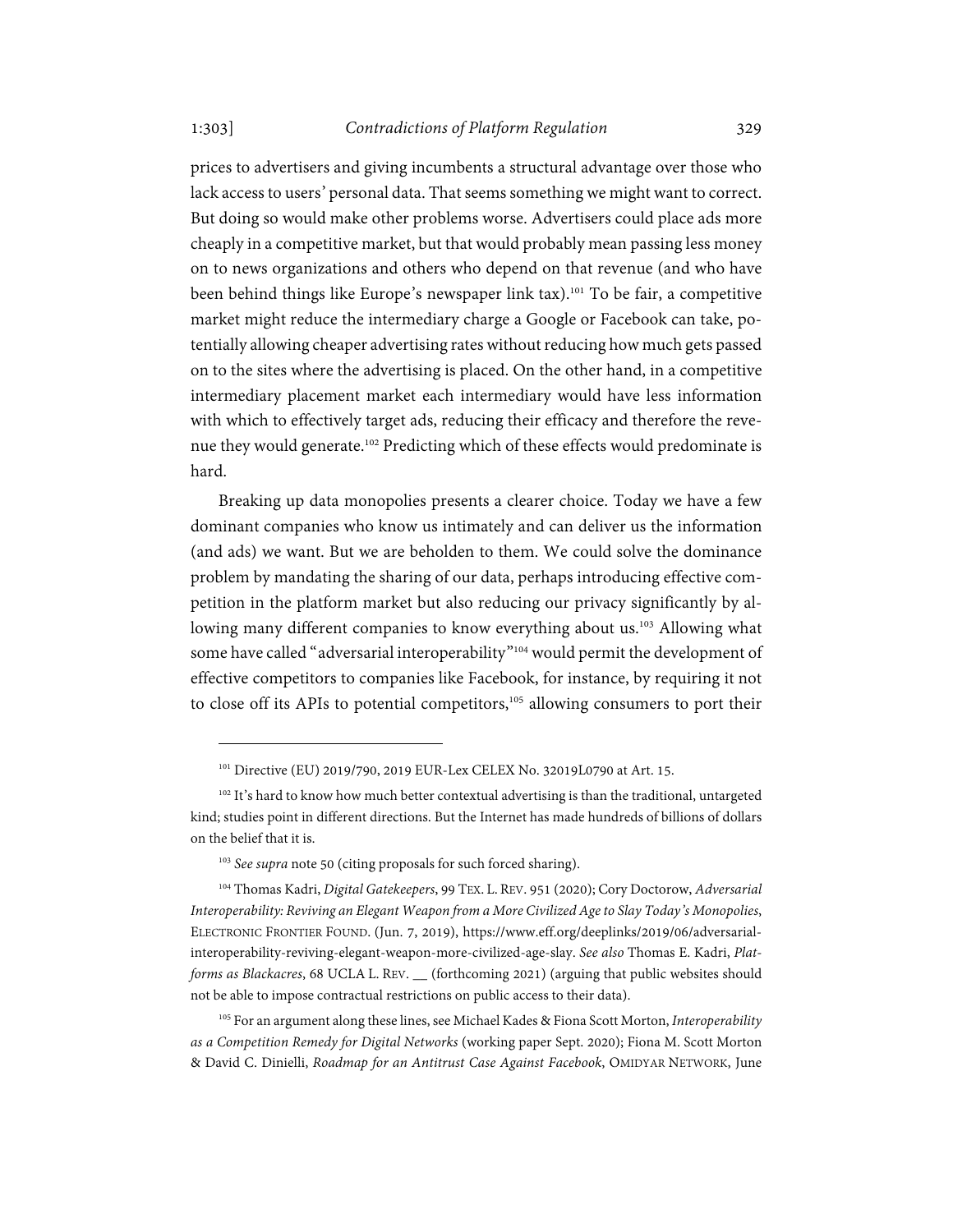data to other platforms.<sup>106</sup> But doing so would mean less privacy, as more companies obtained our data and competed to use and sell.<sup>107</sup>

Alternatively, we could prevent incumbents from selling or sharing our data with third parties, protecting what privacy we have left but ensuring that the incumbents have a major advantage over any challengers. Favoring privacy may mean less competition, locking in the incumbent tech companies indefinitely.<sup>108</sup>

Or we could—perhaps—prevent the incumbents from using the information they already have about us, enhancing privacy and perhaps even leveling the playing field, but at the cost of making their products far less useful to us (and, as just noted, reducing revenues to sites like news organizations that depend on their targeted advertising platforms).<sup>109</sup> I have preferences among these options;<sup>110</sup> others might have different preferences. But they all involve difficult choices, and we can't all get what we want.

# *C. The Outsized Footprint of Tech Giants*

Finally, I think there are lessons to be learned from thinking about *why* there

<sup>2020,</sup> at 24–25, https://www.omidyar.com/wp-content/uploads/2020/06/Roadmap-for-an-Antitrust-Case-Against-Facebook.pdf. The FTC's antitrust case against Facebook is based on part on its selective refusal to open APIs to companies it views as a competitive threat. Complaint, FTC v. Facebook Inc., No. 1:20-cv-03590 (D.D.C. filed Dec. 9, 2020).

<sup>&</sup>lt;sup>106</sup> The European GDPR, which in general strengthens consumer privacy protections, also gives consumers a right to data portability. GDPR Article 20, recital 68. That is a good idea, but it is not one that is going to reduce the access tech platforms have to consumer data. Quite the contrary. For a discussion of the competition law effects of the right to data portability, see Michal S. Gal & Oshrit Aviv, *The Competitive Effects of the GDPR*, 16 J. COMP. L. & ECON. 349 [draft at 25] (forthcoming 2020).

<sup>107</sup> *See* Hurwitz, *supra* note 60, [draft at 1054-55]. Kadri argues that some privacy regulation can nonetheless work under an interoperability regime, with states imposing limits on the uses competitors make of the data they obtain. Kadri, *supra* note 104.

<sup>108</sup> Michal Gal, *Do Our Privacy Laws Strengthen the Already Strong?*, CONCURRENTIALISTE (Mar. 9, 2021), https://leconcurrentialiste.com/gal-privacy-competition; Gal & Aviv, *supra* note 106, at 30 ("limitations on data sharing may reduce competition and *lead to more concentrated market structures*.") (emphasis in original); Noah Joshua Phillips, *Should We Block This Merger? Some Thoughts on Converging Antitrust and Privacy* (speech given Jan. 30, 2020 at Stanford Law School) (noting that Google's effort to block third-party cookies is good for privacy but bad for competition).

<sup>109</sup> For a discussion of these tensions, see Douglas, *supra* note 57.

<sup>110</sup> *See infra* section II.C.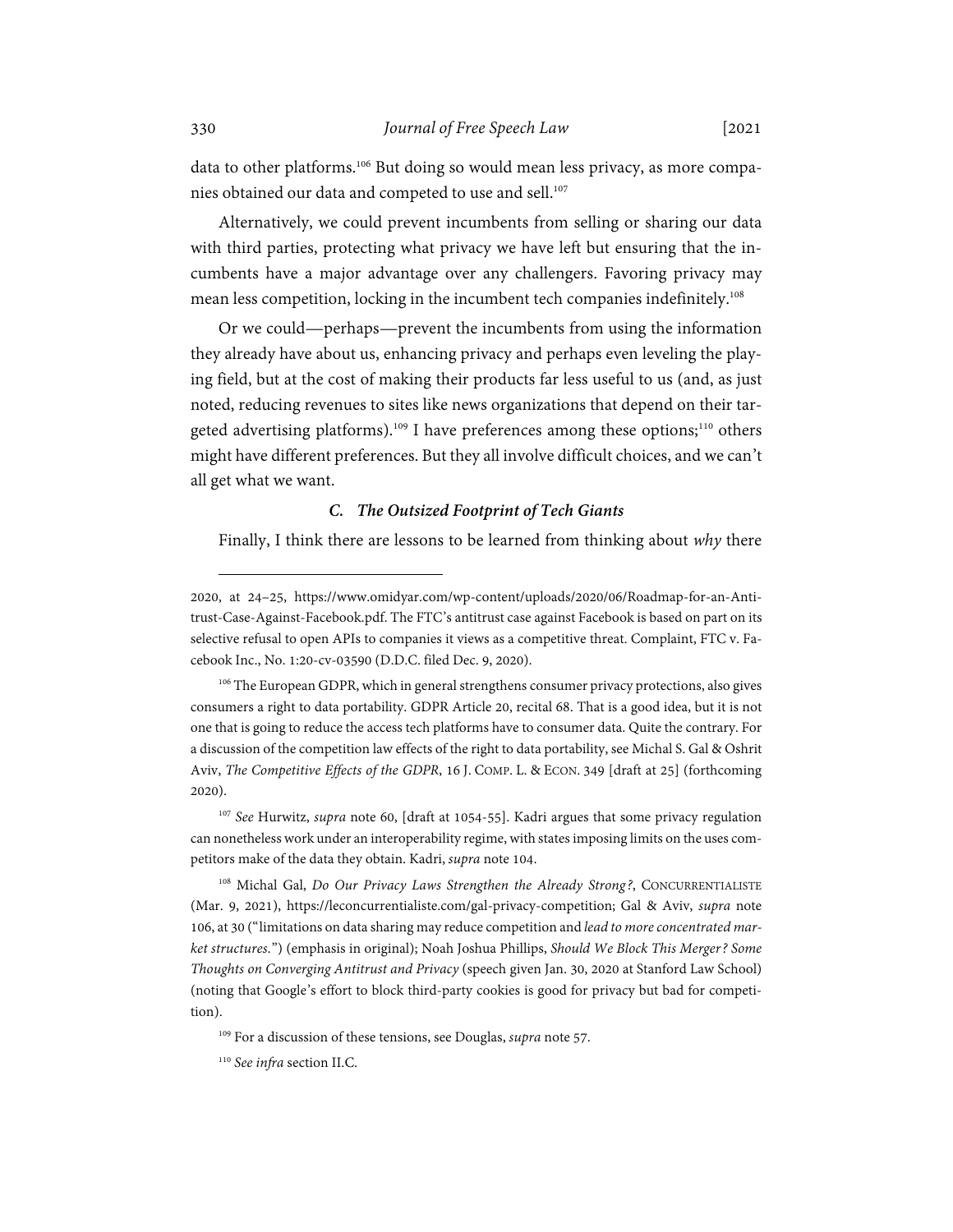1:303] *Contradictions of Platform Regulation* 331

are so many contradictory efforts to regulate big tech. The answer, I think, has to do with the outsized role these companies play in our lives. They are private companies, but for most people their decisions may as well be government mandates, given the lack of control we have over them.<sup>111</sup> Yes, you can quit Facebook and Instagram, or decide to use DuckDuckGo rather than Google for all your searches. Maybe you can avoid both Apple and Google, though that probably means you won't have a smartphone.<sup>112</sup> But making those choices means making fundamental alterations in your lifestyle.<sup>113</sup> The dominant tech firms are private companies, but they have been so dominant for so long that they feel more like institutionalized monopolies, the kind we used to regulate as public franchises. And so people who don't like the way they do something naturally react by thinking not "I'll switch to an available alternative in a competitive market" but "someone should do something, and the government is the only one who can." And that means that whatever people want from tech giants, they increasingly turn to regulation to get it.

That's not good. We treat private companies differently than governments precisely because we think markets give consumers choice and the risk of consumer exit gives companies an incentive to respond to consumer demands. When that isn't true for some structural reason, as with natural monopolies, we generally declare the company a public franchise, give it exclusive rights to provide a particular service, and subject it to price and quality regulation. That seems to be the rationale for many, though not all, of the proposed regulations of the tech industry.

But public franchise regulation should be a last resort, for a number of reasons. First, governments aren't very good at promoting efficient and cheap products, and cost-plus regulation often leads to bloat in regulated industries.114 Further, regulated industries tend to rest on their laurels, insulated from competitive threats and

<sup>111</sup> Kate Klonick, *The New Governors: The People, Rules, and Processes Governing Online Speech*, 131 HARV. L. REV. 1598, pt. III (2018) (describing the control intermediaries have over what we can post and see).

<sup>&</sup>lt;sup>112</sup> The collective global market share of all non-Apple, non-Google/Android phones is well less than 1%. *Mobile Operating System Market Share Worldwide*, STATCOUNTER GLOBAL STATS, https:// gs.statcounter.com/os-market-share/mobile/worldwide (June 2021 data).

<sup>113</sup> Kashmir Hill, *I Tried to Live Without the Tech Giants. It Was Impossible*, N.Y. TIMES, July 31, 2020.

<sup>114</sup> David Newbery, *Rate-of-Return Regulation versus Price Regulation for Public Utilities*, *in* THE NEW PALGRAVE DICTIONARY OF ECONOMICS AND THE LAW 3 (1998); Byron E. Fox & Henry C. Su,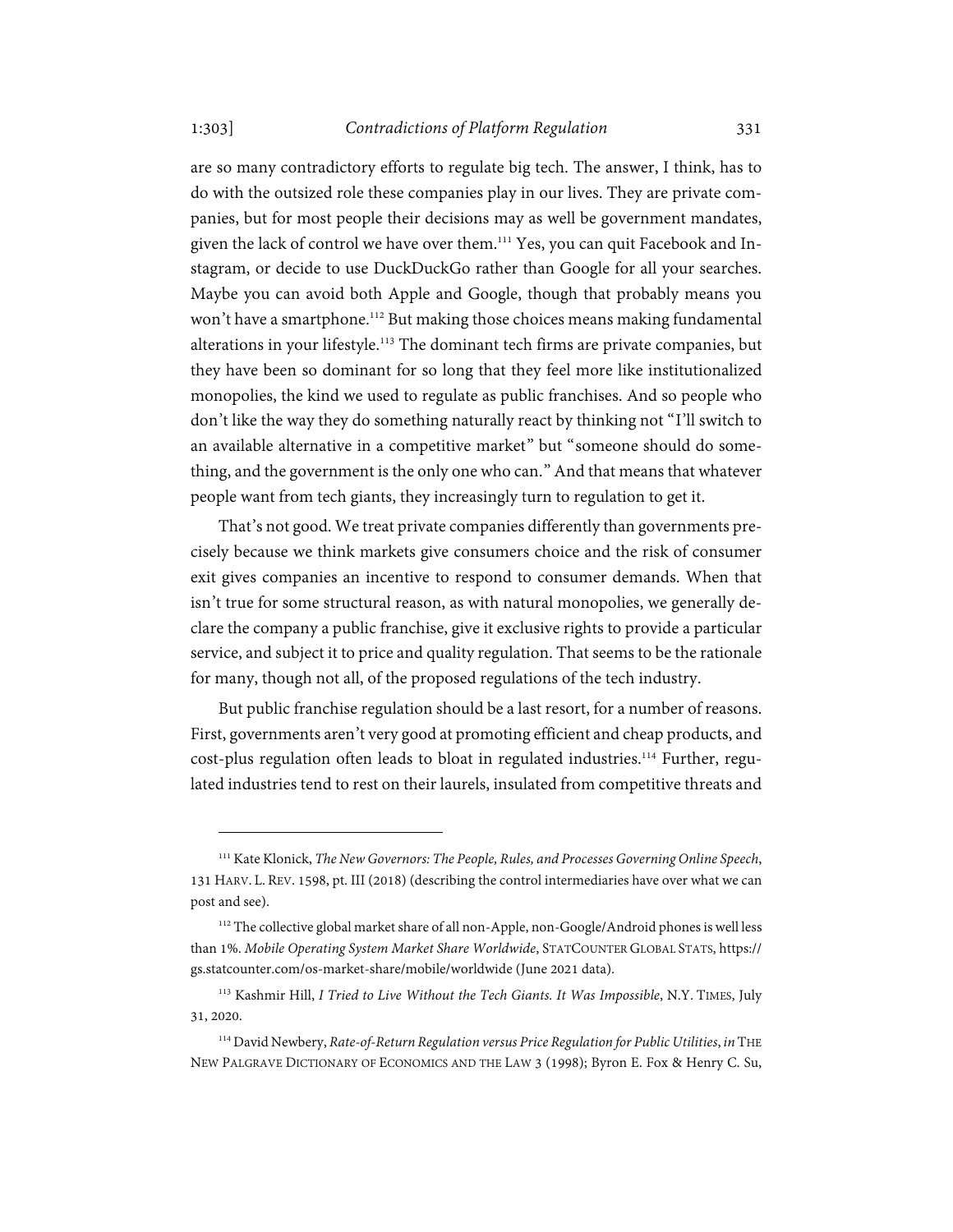unlikely to reap extra profits for innovating. Regulated industries from telephones to electric power to taxicabs spent decades making few significant improvements to their products until they were deregulated or faced outside competitive threats.<sup>115</sup> Regulations are also subject to industry capture, with the regulators benefiting the very industries they are supposed to scrutinize.<sup>116</sup> And once government creates a comprehensive set of regulations for an industry, it makes it harder for others to break into that industry, since they don't have the experience dealing with those complex regulations.<sup>117</sup>

Many of the industries we viewed as natural monopolies in a prior era (including telephones, airlines, railroads, and even electric power generation) turned out to be potentially competitive markets.<sup>118</sup> But regulation tends to perpetuate itself even when competition becomes feasible. And regulation imposes significant costs. That's not to say there is no room for traditional public franchise regulation. There is, just as there are services (education, police, etc.) best provided by the government rather than private parties. But we should treat an industry as a public franchise only if we really have no other choice.

A better alternative is to try to inject real competition into a tech industry that has been lacking it in recent years. Andrew McCreary and I have made one suggestion along these lines: Make it harder for incumbents to buy startups that might otherwise grow into competitive threats.<sup>119</sup> But if the goal is to open tech markets

*Franchise Regulation—Solutions in Search of Problems?*, 20 OKLA.CITY U.L.REV. 241 (1995); Oliver E. Williamson, *Franchise Bidding for Natural Monopolies—in General and with Respect to CATV*, 7 BELL J. ECON. 73 (1976).

<sup>115</sup> *See generally* Mark A. Lemley & Mark P. McKenna, *Unfair Disruption*, 100 B.U. L. REV. 71 (2020); Stacey L. Dogan & Mark A. Lemley, *Antitrust Law and Regulatory Gaming*, 87 TEX. L. REV. 685 (2009).

<sup>116</sup> Ernesto Dal Bó, *Regulatory Capture: A Review*, 22 OXFORD REV. ECON. POLICY 203 (2006); Michael Levine & Jennifer L. Forrence, *Regulatory Capture, Public Interest, and the Public Agenda: Toward a Synthesis*, 6 J. L. ECON.&ORG. 167 (1990). That is a particular risk when the processes by which those industries operate are complex and opaque, as is true of tech platforms. *See* Cohen, *supra* note 95, [draft at 21]. Regulators in that context may have little choice but to rely on the expertise of the very companies they are regulating

<sup>117</sup> Lemley & McKenna, *supra* note 115, at pt. III.

<sup>&</sup>lt;sup>118</sup> Thomas J. DiLorenzo, *The Myth of Natural Monopoly*, 9 REV. AUSTRIAN ECON. 43 (1996); Richard A. Posner, *Natural Monopoly and Its Regulation*, 21 STAN. L. REV. 548 (1969).

<sup>119</sup> *See* Lemley & McCreary, *supra* note 6. *See also* Geoffrey Parker, Georgios Petropoulos &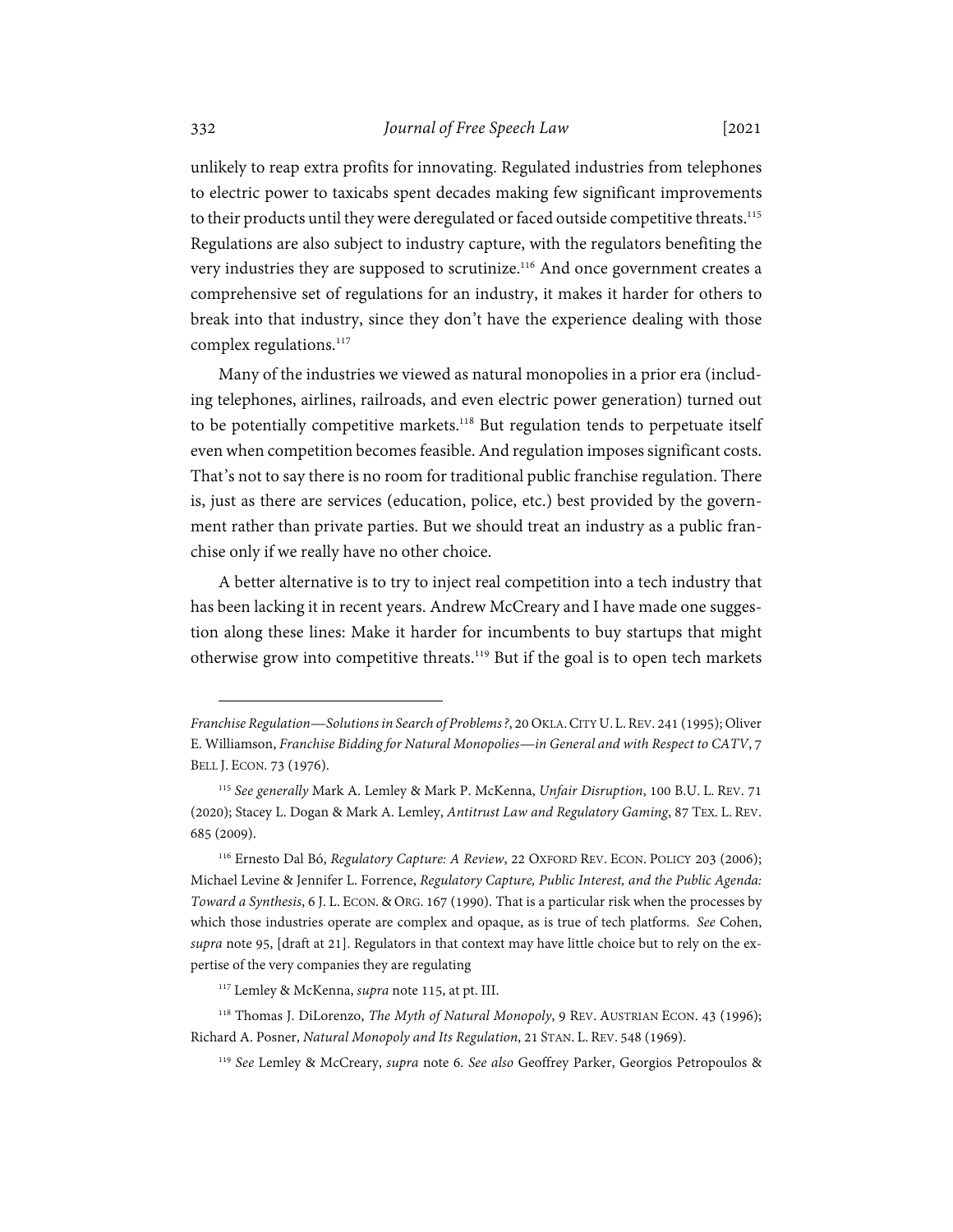to competition so that competition can obviate the need for much proposed regulation, more will be required, at least in the short term.

This suggests that when we face hard policy choices, we should generally come down on the side of competition and interoperability that can open markets to new competitors rather than conduct-related regulation that entrenches incumbents and makes it harder for newcomers to compete.<sup>120</sup> That means favoring antitrust enforcement that demands structural separation, or at least imposes nondiscrimination rules on self-dealing by vertically integrated monopolists,<sup>121</sup> over efforts to lock in data monopolies to protect privacy or mandate supracompetitive payments to newspapers and the like. It means favoring interoperability at the expense of privacy, turning away contract and Computer Fraud and Abuse Acts claims that dominant sites have used to prevent third parties from offering products or services that interconnect with dominant firm sites<sup>122</sup> and perhaps using antitrust or other tools

Marshall Van Alstyne, *Platform Mergers and Antitrust* (working paper 2021) (making a similar argument); Steven C. Salop, *Dominant Digital Platforms: Is Antitrust Up to the Task?*, 130 YALE L.J. FORUM 563 (2021).

<sup>120</sup> For arguments in favor of requiring interoperability, see Herbert Hovenkamp, *Antitrust and Platform Monopoly*, 130 YALE L.J. \_\_ (forthcoming 2021); Kadri, *supra* note 89; Kades & Morton, *supra* note 105; Harry First & Eleanor M. Fox, *We Need Rules to Rein in Big Tech*, CPI ANTITRUST CHRON., Oct. 27, 2020, at 5. For more skeptical views, see Hurwitz, *supra* note 60. For an argument that the development of middleware through open APIs is an important step to resolving problems of platform content moderation as well as market power, see Francis Fukuyama et al., REPORT OF THE WORKING GROUP ON PLATFORM SCALE 30–31, 37 (Stanford Program on Democracy and the Internet 2020).

<sup>&</sup>lt;sup>121</sup> Lina M. Khan, *The Separation of Platforms and Commerce*, 119 COLUM. L. REV. 973 (2019). The problem of discriminatory refusals to deal by vertically integrated monopolists is particularly stark when the monopolist excludes access to a competitor. Apple, for instance, has made it difficult for competing music services like Spotify to run on its phones, and has banned "side-loading" altogether, requiring that all apps on the phone be sold through the app store, taking a whopping 30% of all their revenue, and refusing to allow apps that might circumvent that monopoly. Complaint, Epic Games v. Apple Inc., No. 4:20-cv-05640-YGR, ¶ 3 (N.D. Cal. Filed Aug. 13, 2020); *see also* Seth Schiesel, *Apple Rejects Facebook's Gaming App, for at Least the Fifth Time*, N.Y.TIMES, Jun. 18, 2020; Geradin & Katsifis, *supra* note 42.

<sup>122</sup> *E.g.,* Facebook v. Power Ventures, 844 F.3d 1058 (9th Cir. 2016); Jonathan Mayer, *Cybercrime Litigation*, 164 U. PA. L. REV. 1453 (2016). More recently, courts have declined to apply the CFAA to crawling of a public web page in violation of terms of service. HiQ Labs, Inc. v. LinkedIn Corp., 938 F.3d 985 (9th Cir. 2019); Sandvig v. Barr, 451 F. Supp. 3d 73 (D.C. Cir. 2020). The Supreme Court significantly cut back on abuse of the CFAA this term in Van Buren v. United States,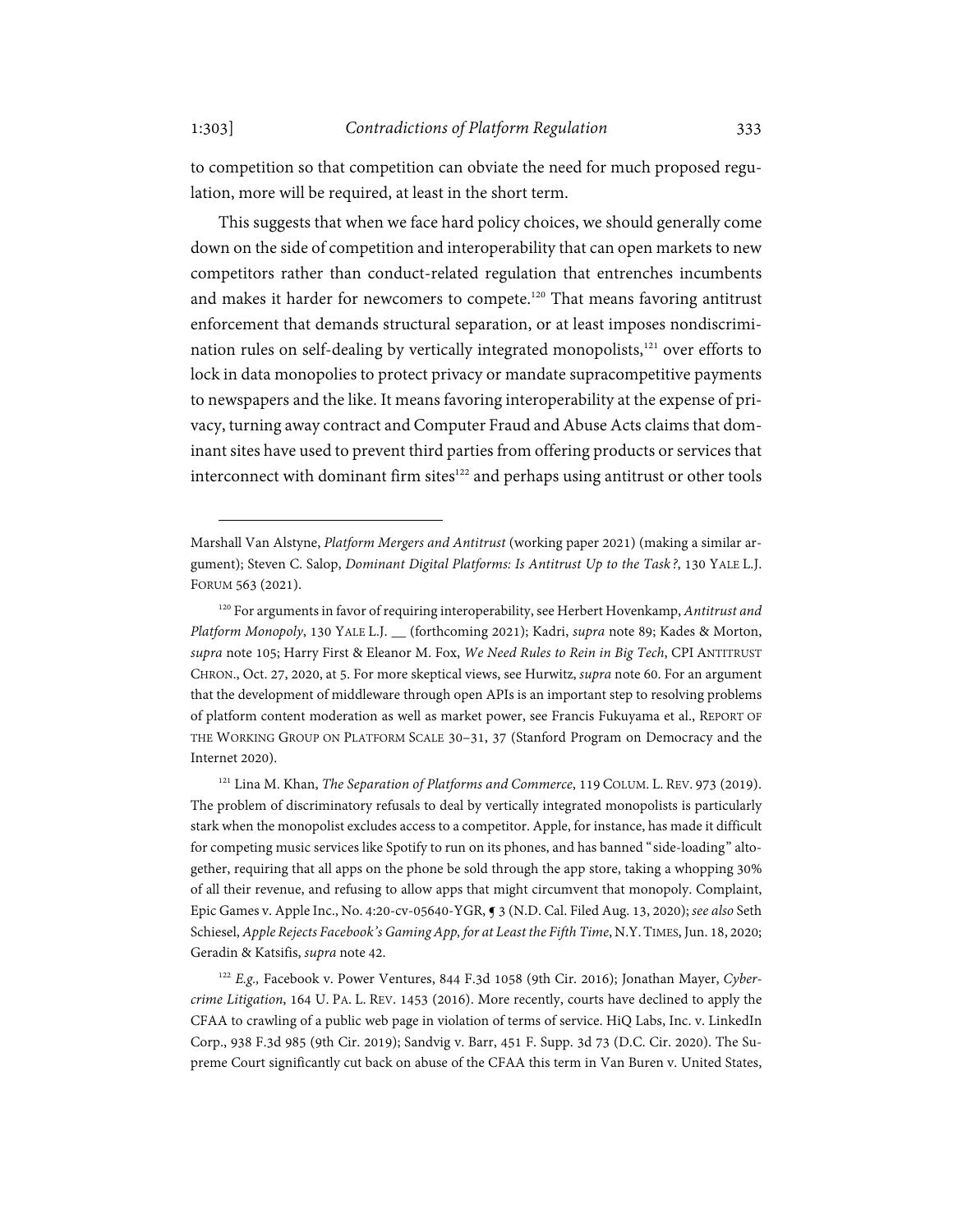to force interoperability.123 It likely means opposing geoblocking and the effort to splinter the Internet along national lines, since incompatible national networks are easier for governments to control and less likely to face effective competition.<sup>124</sup> And it means preserving laws that give tech companies the freedom to decide what content to allow on their site over alternatives that either mandate detailed scrutiny of content or forbid that scrutiny and treat tech platforms like government actors.<sup>125</sup> Those laws protect content decisions, but they arguably should not extend to anticompetitive acts designed to block a competitor from interconnection.<sup>126</sup>

These are, as I noted above, hard choices. Privacy advocates, newspapers, and

<sup>123</sup> Chinmayi Sharma, *Concentrated Digital Markets*, Restrictive APIs, and the Fight for Internet *Interoperability*, 50 U. MEMPHIS L. REV. 441 (2019); Bennett Cyphers & Cory Doctorow, *Privacy Without Monopoly: Data Protection and Interoperability*, ELECTRONIC FRONTIER FOUND.(2021). For an argument that interoperability is necessary but not sufficient to open tech markets to competition, see Cory Doctorow, *Tech Monopolies and the Insufficient Necessity of Interoperability*, LOCUS (July 5, 2021), https://locusmag.com/2021/07/cory-doctorow-tech-monopolies-and-the-insufficient-necessity-of-interoperability/.

124 Lemley, *Splinternet*, *supra* note 31.

<sup>125</sup> In addition to central control, we should also worry about the problem of coordination among tech platforms—what Evelyn Douek calls "content cartels." Evelyn Douek, *The Rise of Content Cartels*, KNIGHT FIRST AMENDMENT INST. AT COLUMBIA UNIV. (Feb. 11, 2020), https://knightcolumbia.org/content/the-rise-of-content-cartels. Competition is not a sufficient solution to the problem of centralized regulation of content. But it may be a necessary one.

 $126$  Thus, I take the unpopular (among Internet academics) position that the Ninth Circuit was right to exclude anticompetitive exclusion from the scope of section 230. *See* Enigma Software Group USA, LLC v. Malwarebytes, Inc., 946 F.3d 1040 (9th Cir. 2019).

<sup>593</sup> U.S. \_\_ (2021). And one court allowed a third party to proceed with a claim that it was allowed to collect data from Facebook despite Facebook's terms of service. Facebook v. BrandTotal Ltd., No. 20-CV-07182-JCS, 2021 WL 2354751 (N.D. Cal. June 9, 2021).

Without terms of service and CFAA laws standing in the way, social media companies could help users port their friends and history to a new platform, making competing platforms more realistic. Charles Duan, *Hacking Antitrust: Competition Policy and the Computer Fraud and Abuse Act*, 19 COLO. TECH. L. J. (working paper Oct. 2020); Mike Masnick, *Protocols, Not Platforms: A Technological Approach to Free Speech*, KNIGHT FIRST AMENDMENT INSTITUTE AT COLUMBIA UNIV. (Aug. 21, 2019), https://knightcolumbia.org/content/protocols-not-platforms-a-technological-approachto-free-speech; Corynne McSherry, *Want More Competition in Tech? Get Rid of Outdated Computer, Copyright, and Contract Rules*, ELECTRONIC FRONTIER FOUND., https://www.eff.org/ deeplinks/2018/12/want-more-competition-tech-get-rid-outdated-computer-copyright-and-contract-rules; Kadri, *Blackacres*, *supra* note 104.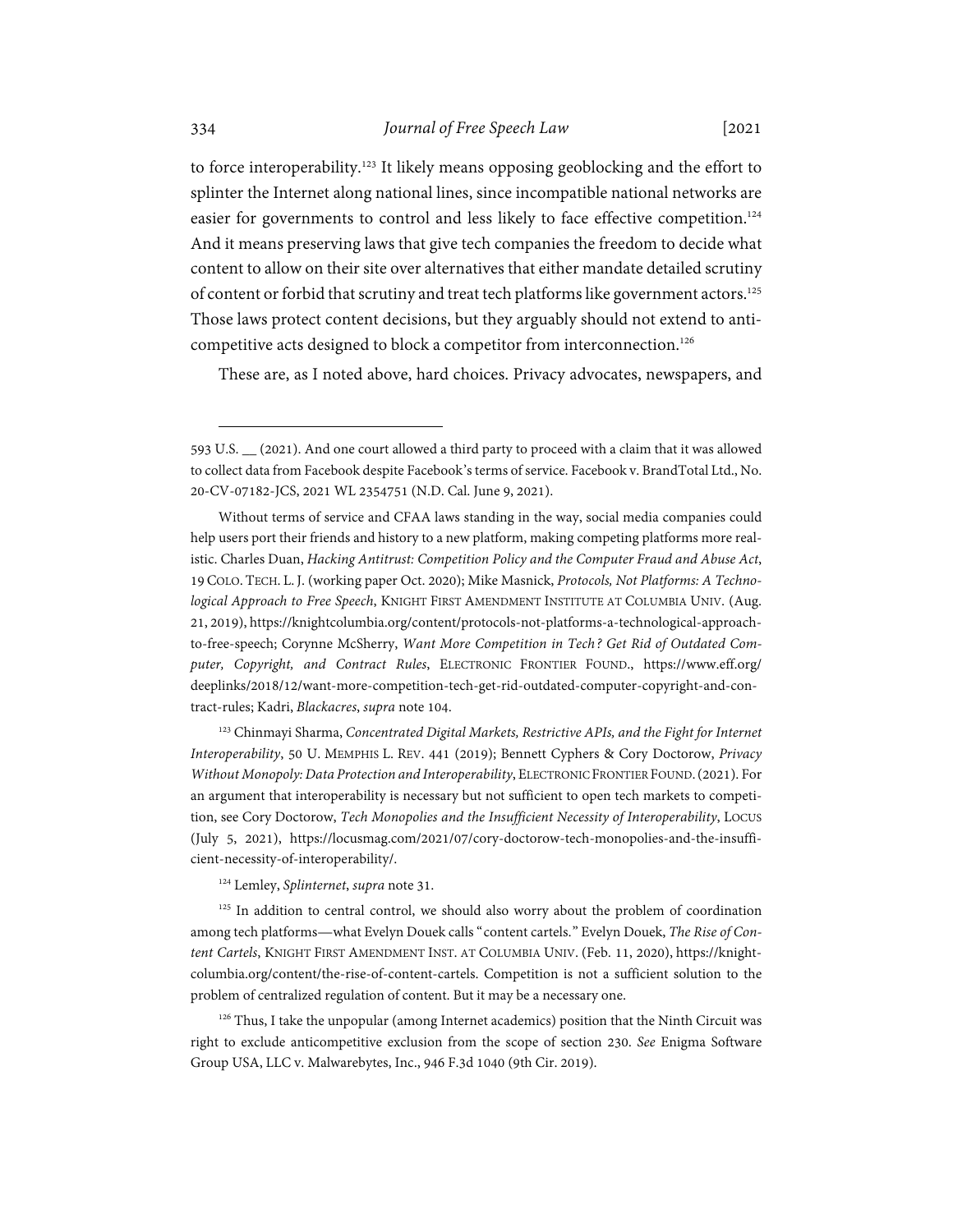1:303] *Contradictions of Platform Regulation* 335

both the people who want more content removals on the Internet and those who want less all have reasons for their policy preferences. And there may be ways to achieve some of those goals (like strengthening consumer privacy rights or funding local newspapers) directly, without using the regulation of tech companies to achieve that goal. But in the long run, regulatory choices that impose obligations on incumbents to do the things we want them to do as a matter of social policy are likely to entrench those incumbents, making it harder and more costly for someone to compete with them and eliminating the possibility of competing by offering a different set of policies.<sup>127</sup> Effective antitrust enforcement that opens tech markets to competition may, by virtue of that competition, get people many of the things they seek today from regulation—a choice of Internet platforms with more privacy versus more free services, more content restrictions versus less, etc. It may also reduce the perceived need for regulation because consumers will have more choice and therefore more voice. The reverse will not be true. If we lock in detailed policy requirements for privacy, content regulation, linking to newspapers, and many more things, we are likely resigning ourselves to a long reign of continued dominance by the current incumbents, and a future of governments deciding what those dominant firms can and can't offer. That is something we should avoid if we can. Conversely, a warning to tech companies: if we can't promote effective competition through interoperability, detailed, often contradictory regulation may be the alternative.

#### **CONCLUSION**

Tech platforms have an enormous influence on our lives, and they are not much constrained by competition today. Those facts have led to calls for their regulation from across the political spectrum. Many of those calls demand contradictory things, a sign that we increasingly want tech regulation (and tech platforms) to be all things to all people. Regulation can't serve that need. At a minimum, regulating the tech industry will require hard choices between competing goals.

But it may also suggest that our instinct that regulation will solve the problems with the tech industry is misguided. Regulation seems like the only option we have because competition hasn't been a realistic option in the tech industry of late. It is

<sup>&</sup>lt;sup>127</sup> Cory Doctorow, Regulating Big Tech Makes Them Stronger, So They Need Competition In*stead*, ECONOMIST, June 6, 2019. Notably, Facebook has affirmatively asked to be regulated. *See Facebook Supports Updated Internet Regulations*, N.Y. TIMES, Sept. 12, 2020, at A28 (full-page ad by Facebook).